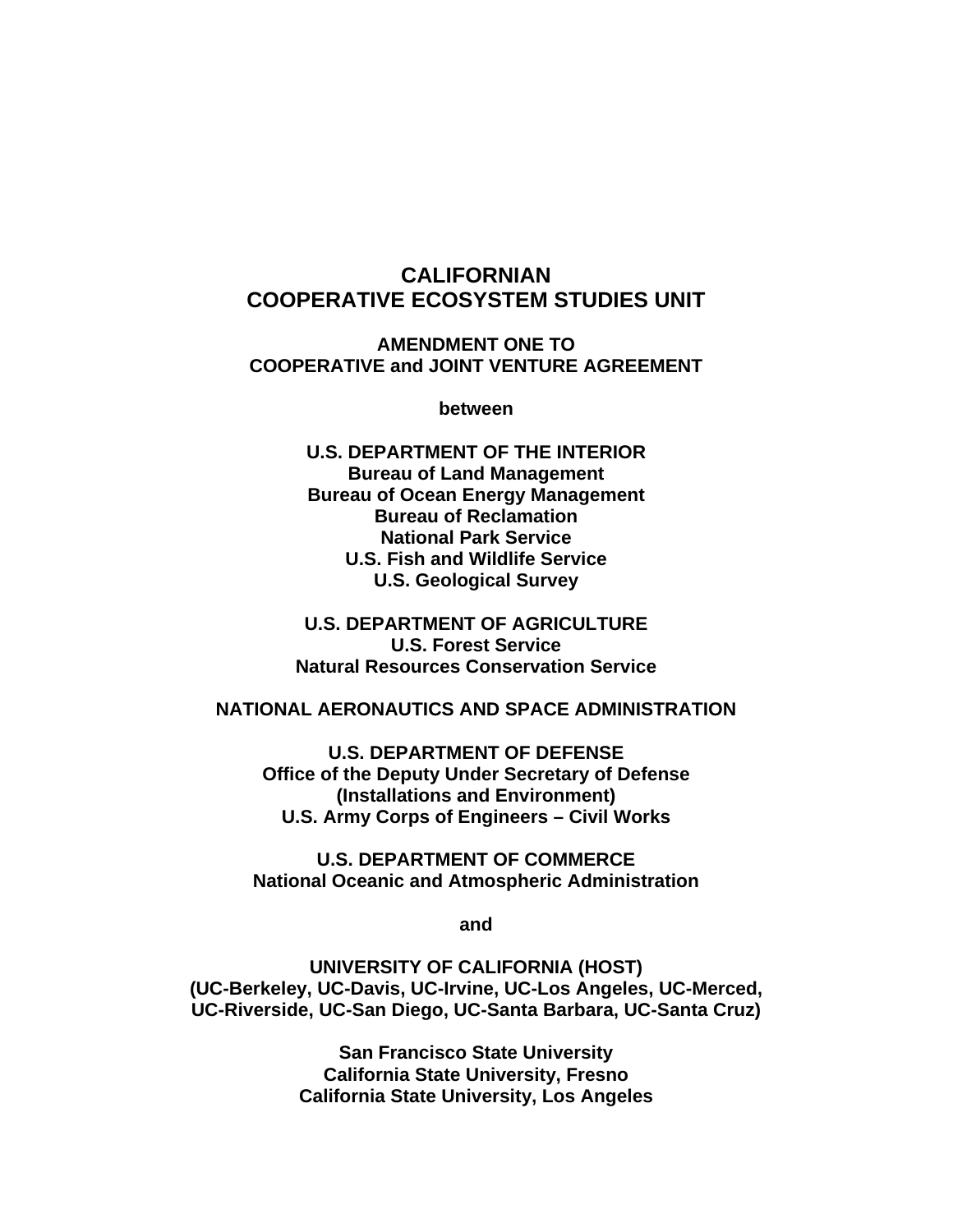**Cal Poly Corporation, California Polytechnic State University CSU, Chico Research Foundation, California State University, Chico Humboldt State University California State University, Northridge California State University, Stanislaus California Department of Fish and Wildlife (formerly CA Dept. of Fish and Game) California State University, Channel Islands The Institute for Bird Populations San Diego State University Research Foundation Institute for Wildlife Studies Santa Barbara Botanic Garden California Invasive Plant Council University Corporation at Monterey Bay (CSU, Monterey Bay) Occidental College Zoological Society of San Diego d/b/a San Diego Zoo Global** 

### **Adding:**

### **California State University, Sacramento (Sacramento State)**

With the exception of the changes below, all terms and conditions of the Californian Cooperative Ecosystem Studies Unit (CESU) Cooperative and Joint Venture Agreement apply to this Amendment, and this Amendment is hereby made part of the Agreement.

### **ARTICLE I. BACKGROUND AND OBJECTIVES**

P.1. California State University, Sacramento (Sacramento State) is hereby included in the Californian CESU as a Partner Institution.

### **ARTICLE III. TERM OF THE AGREEMENT**

A.1. The effective date of the Californian CESU Cooperative and Joint Venture Agreement is 01 July 2013.

A.3. The effective date of this Amendment to the Californian CESU Cooperative and Joint Venture Agreement shall be determined from the date of the last signature to this Amendment.

### **ARTICLE IV. KEY OFFICIALS**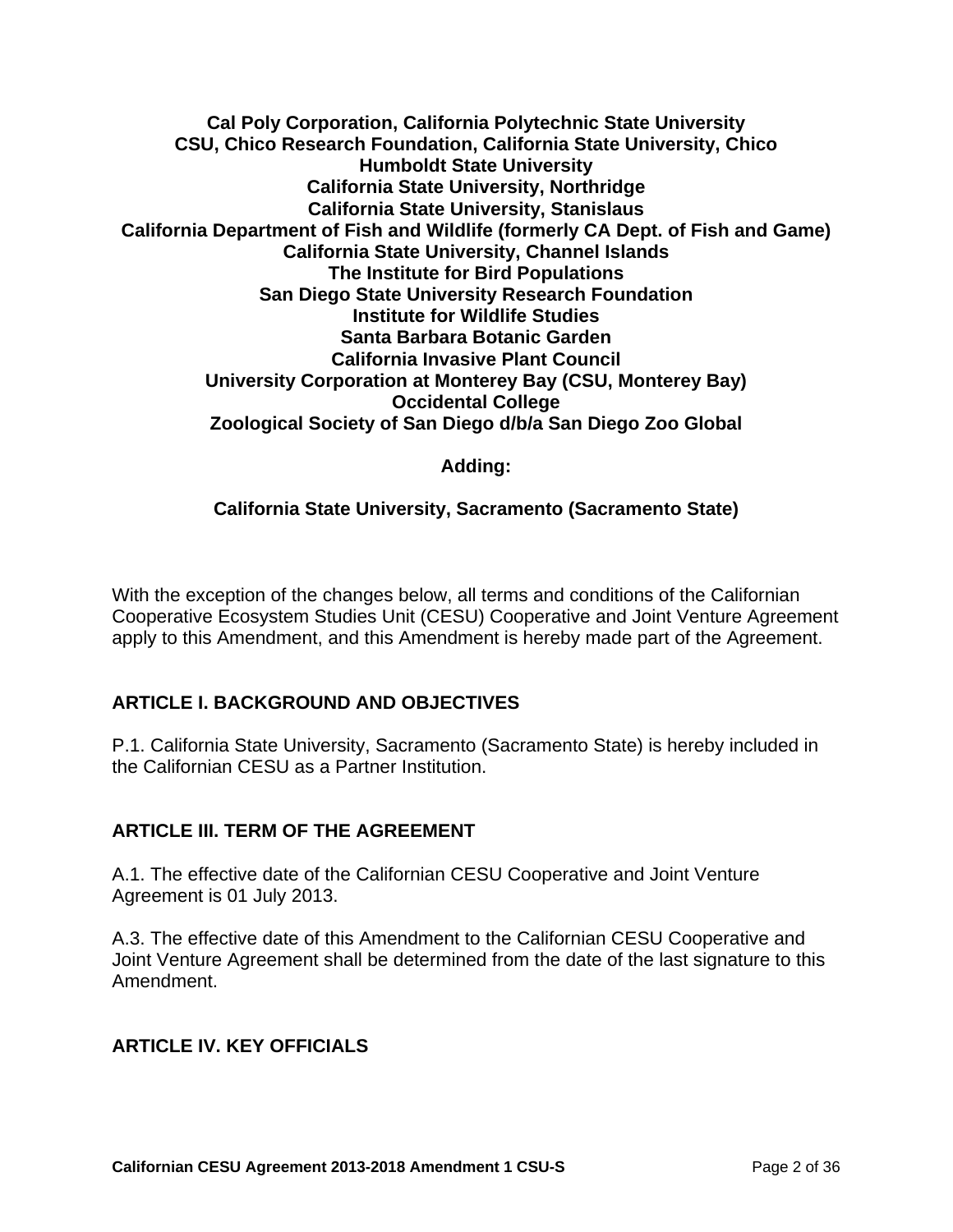C.19. The technical representative for the California State University, Sacramento (Sacramento State) is:

Susan Crawford Professor of Physical Chemistry Sacramento State 6000 J Street Sacramento, CA 95819--‐6057 Phone: (916) 278‐6542 scrawford@csus.edu

David P. Earwicker Assistant Vice President Research Administration and Contract Administration Division of Academic Affairs California State University, Sacramento 6000 J Street- Hornet Bookstore Bldg, Suite 3400 Sacramento CA 95819-6111 Phone: (916) 278-3669 david.earwicker@csus.edu

### **ARTICLE XIV. AMENDMENT AUTHORIZING SIGNATURES**

The following authorizing signatures are attached to this Amendment:

#### U.S. DEPARTMENT OF THE INTERIOR

- A. Bureau of Land Management
- B. Bureau of Ocean Energy Management
- C. Bureau of Reclamation
- D. National Park Service
- E. U.S. Fish and Wildlife Service
- F. U.S. Geological Survey

### U.S. DEPARTMENT OF AGRICULTURE

- G. U.S. Forest Service
- H. Natural Resources Conservation Service

### I. NATIONAL AERONAUTICS AND SPACE ADMINISTRATION

#### U.S. DEPARTMENT OF DEFENSE

- J. Office of the Deputy Under Secretary of Defense (Installations and Environment)
- K. U.S. Army Corps of Engineers Civil Works

### U.S. DEPARTMENT OF COMMERCE

L. National Oceanic and Atmospheric Administration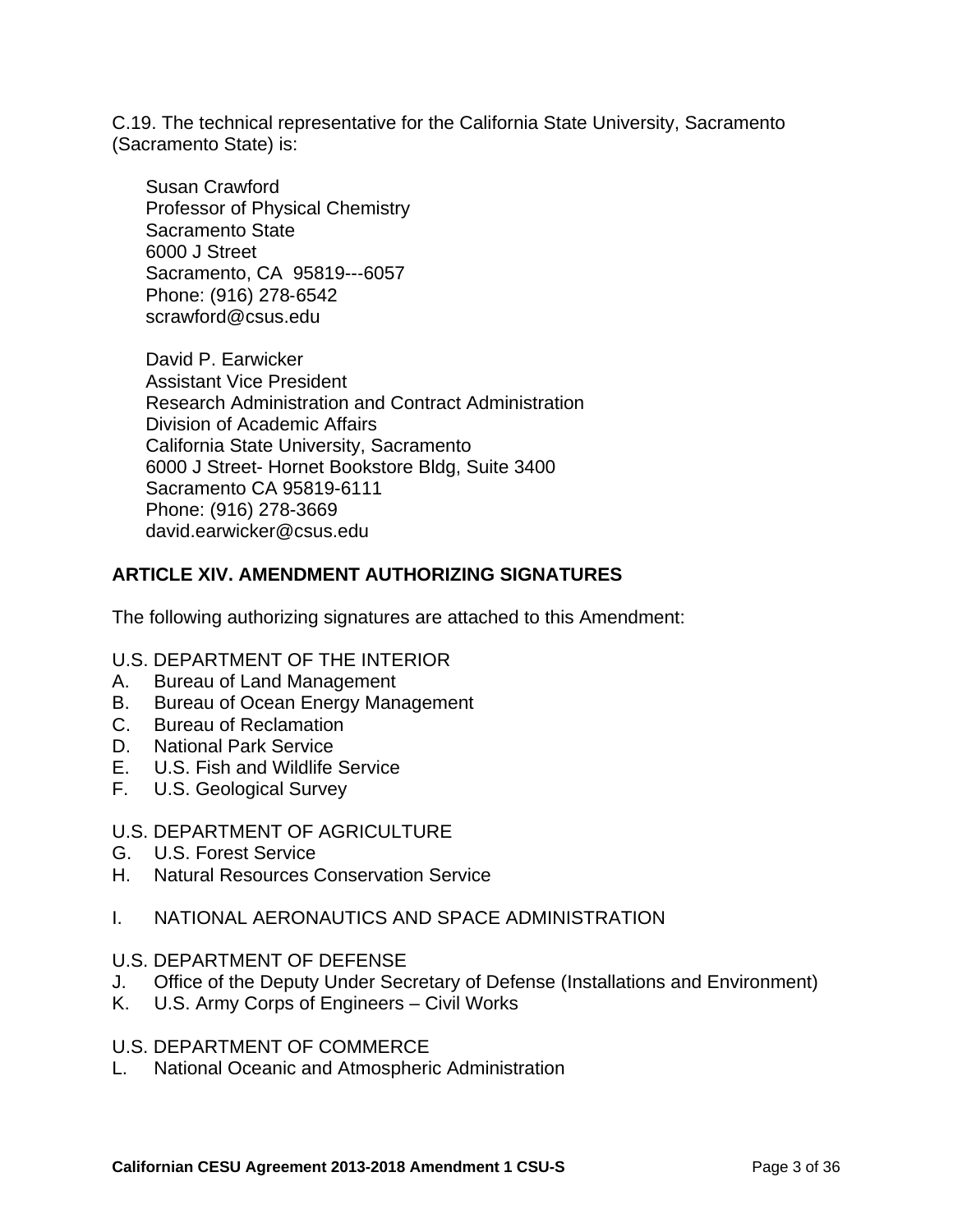- M. UNIVERSITY OF CALIFORNIA (HOST)
- N. San Francisco State University
- O. California State University, Fresno
- P. California State University, Los Angeles
- Q. Cal Poly Corporation, California Polytechnic State University
- R. CSU, Chico Research Foundation, California State University, Chico
- S. Humboldt State University
- T. California State University, Northridge
- U. California State University, Stanislaus
- V. California Department of Fish and Wildlife
- W. California State University, Channel Islands
- X. The Institute for Bird Populations
- Y. San Diego State University Research Foundation
- Z. Institute for Wildlife Studies
- AA. Santa Barbara Botanic Garden
- BB. California Invasive Plant Council
- CC. University Corporation at Monterey Bay (California State University, Monterey Bay)
- DD. Occidental College
- EE. Zoological Society of San Diego d/b/a San Diego Zoo Global
- **FF. California State University, Sacramento (Sacramento State)**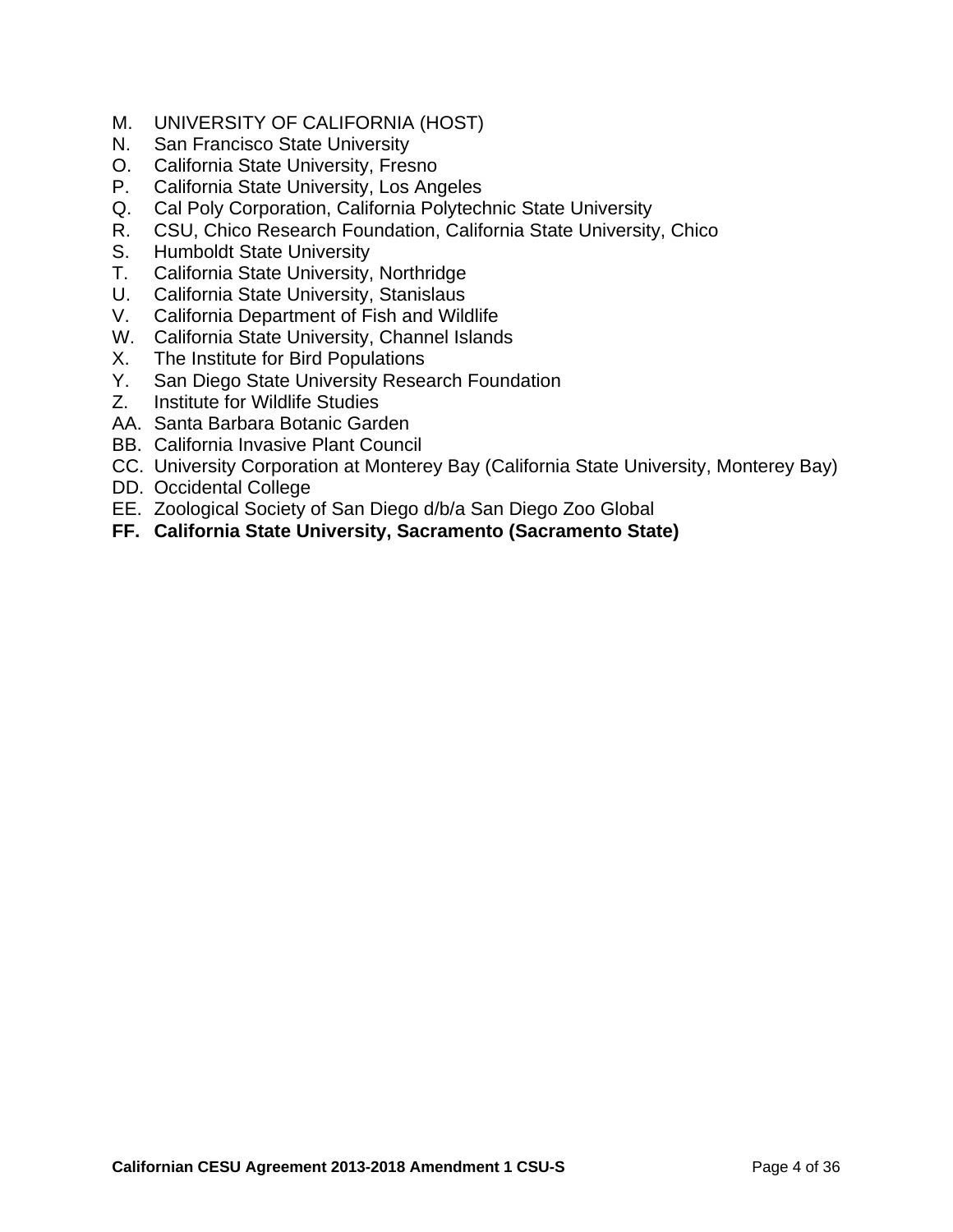A. Bureau of Land Management

James G. Kenna State Director

Leona Parker Assistance Officer

 $\frac{2}{\pi}$ 

Californian CESU Agreement 2013-2018 Amendment 1 CSU-S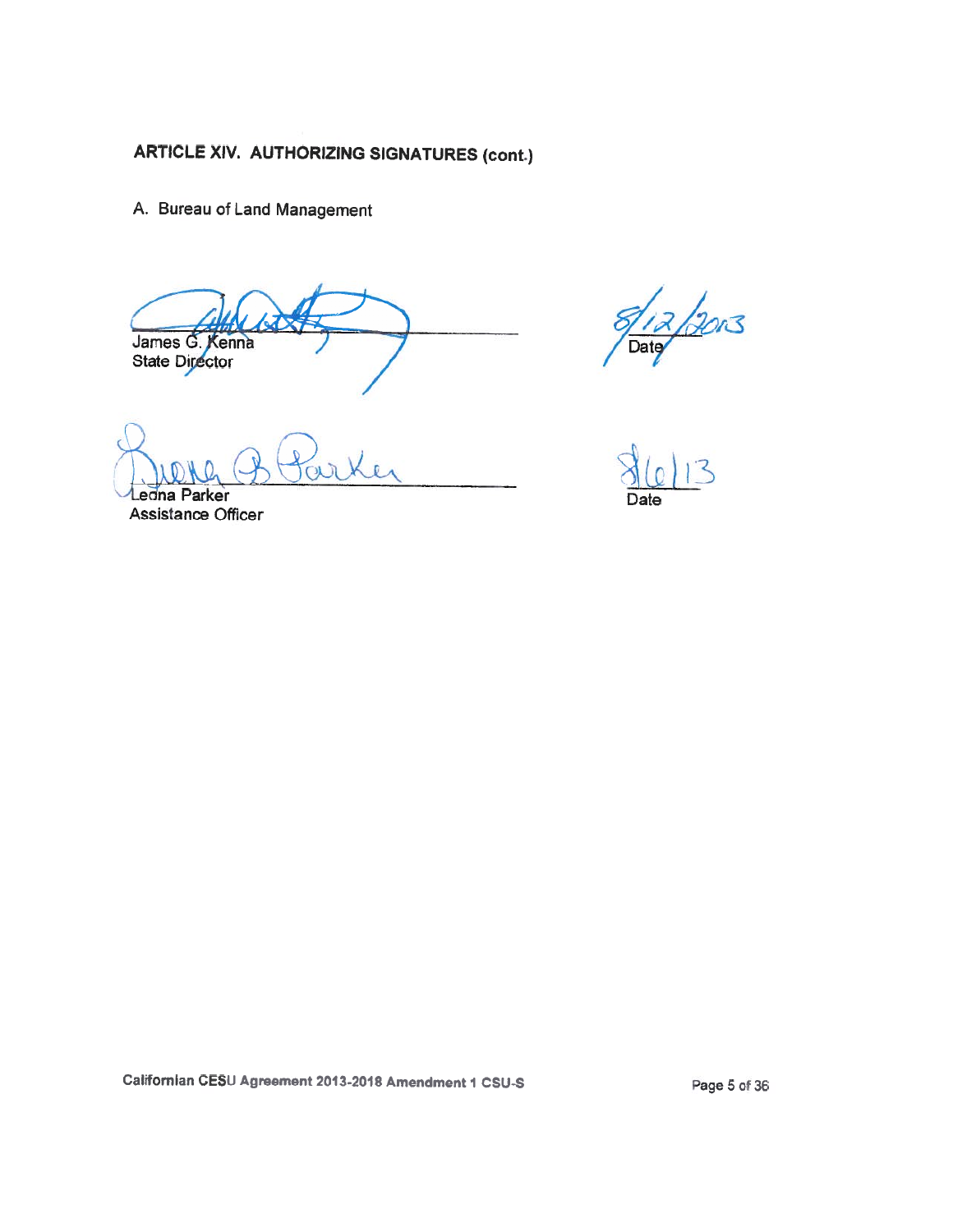**B. Bureau of Ocean Energy Management** 

**Rodney Cluck Chief, Environmental Science Division** 

 $5/$ 

Californian CESU Agreement 2013-2018 Amendment 1 CSU-S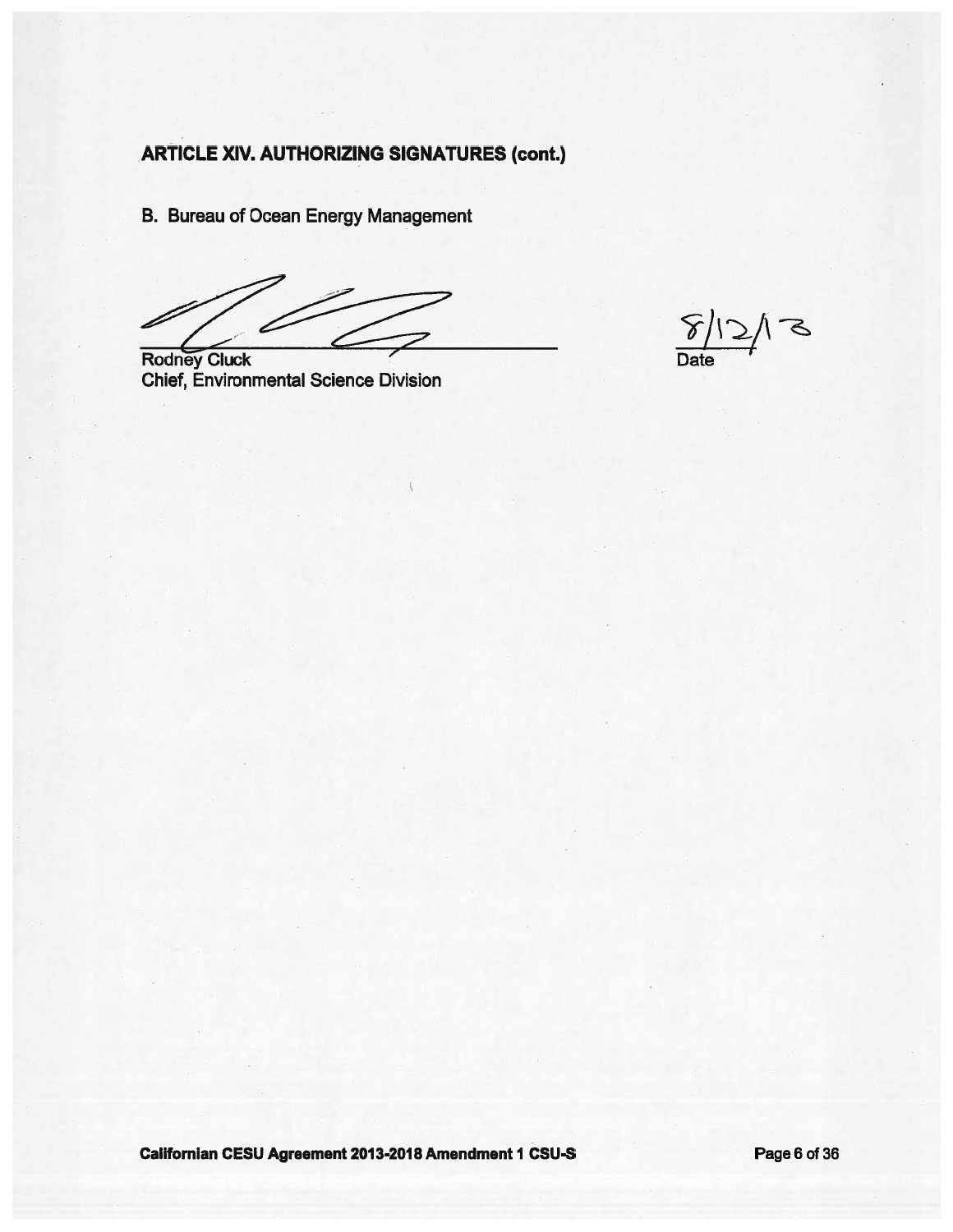C. Bureau of Reclamation

 $816/2013$ Date

Kenneth Outlaw Financial Assistance Branch Chief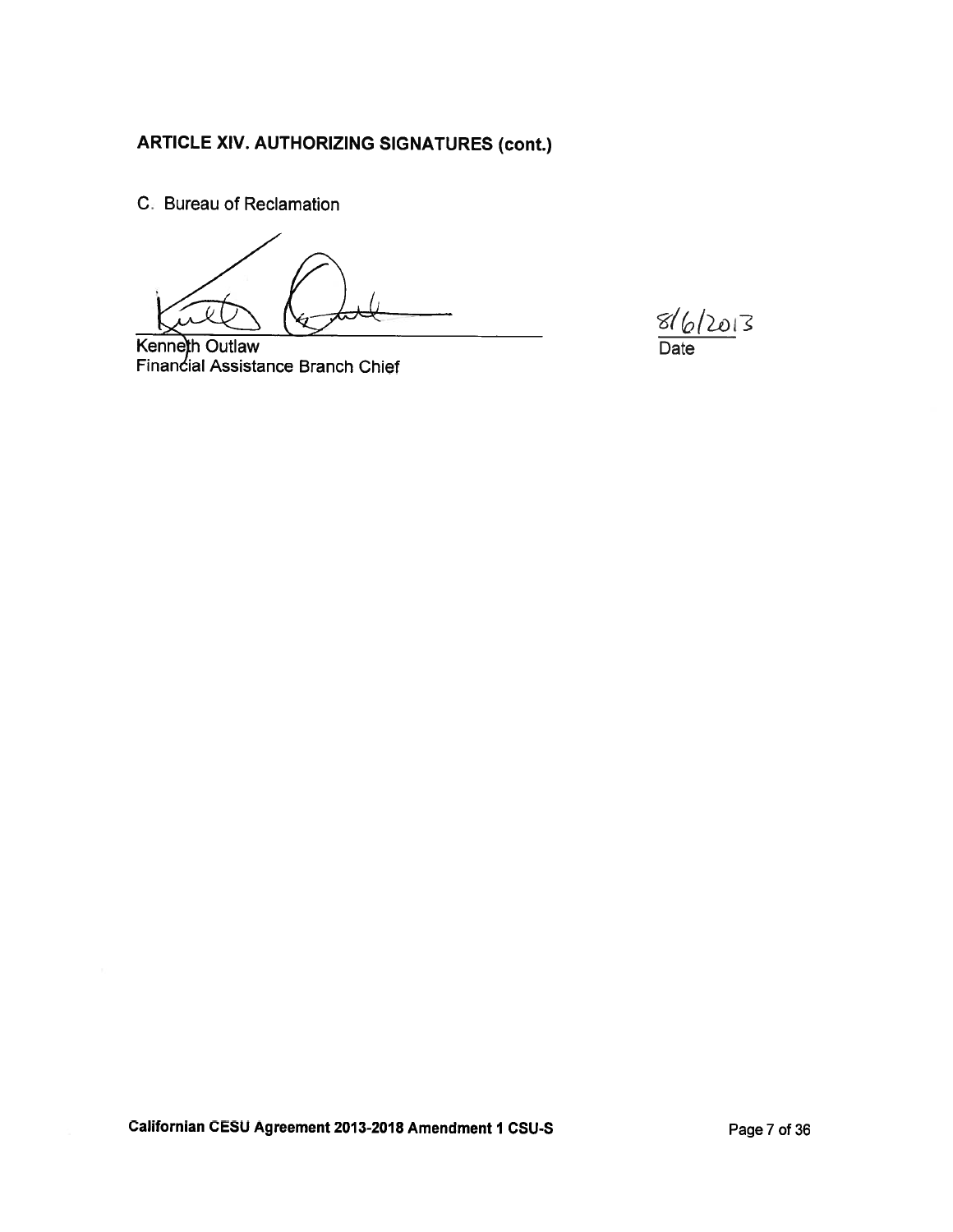D. National Park Service

Jame Sherrill Contracts/Agreements Team Leader

 $8 - 14 - 2013$ Date

Christine S. Lehnertz<br>Regional Director

Pacific West Region

 $8 - 16 - 2013$ <br>Date

Californian CESU Agreement 2013-2018 Amendment 1 CSU-S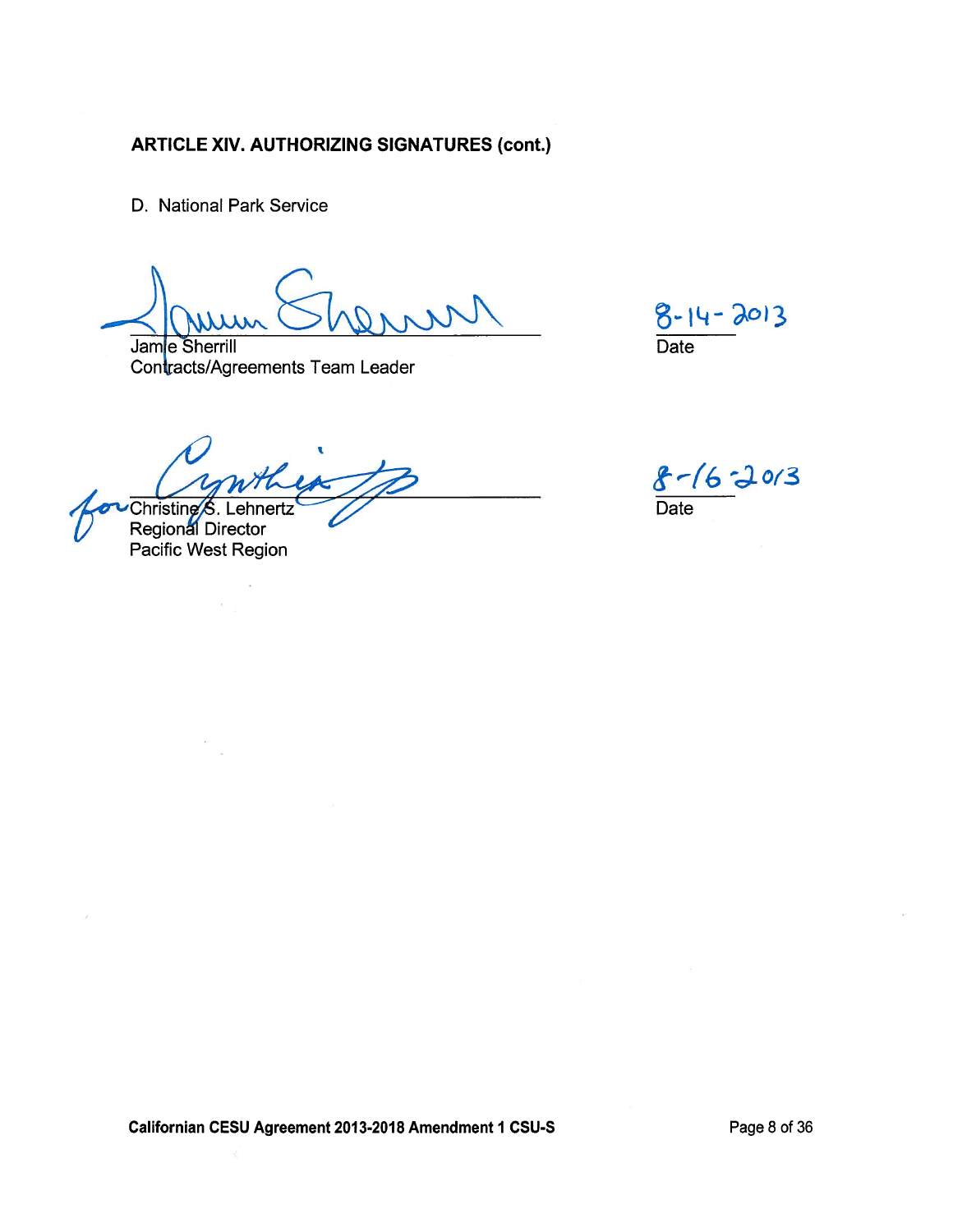E. U.S. Fish and Wildlife Service

Candra Puts

Alexandra Pitts<br>Deputy Regional Director

 $87.205$ 

Date

Californian CESU Agreement 2013-2018 Amendment 1 CSU-S

Page 9 of 36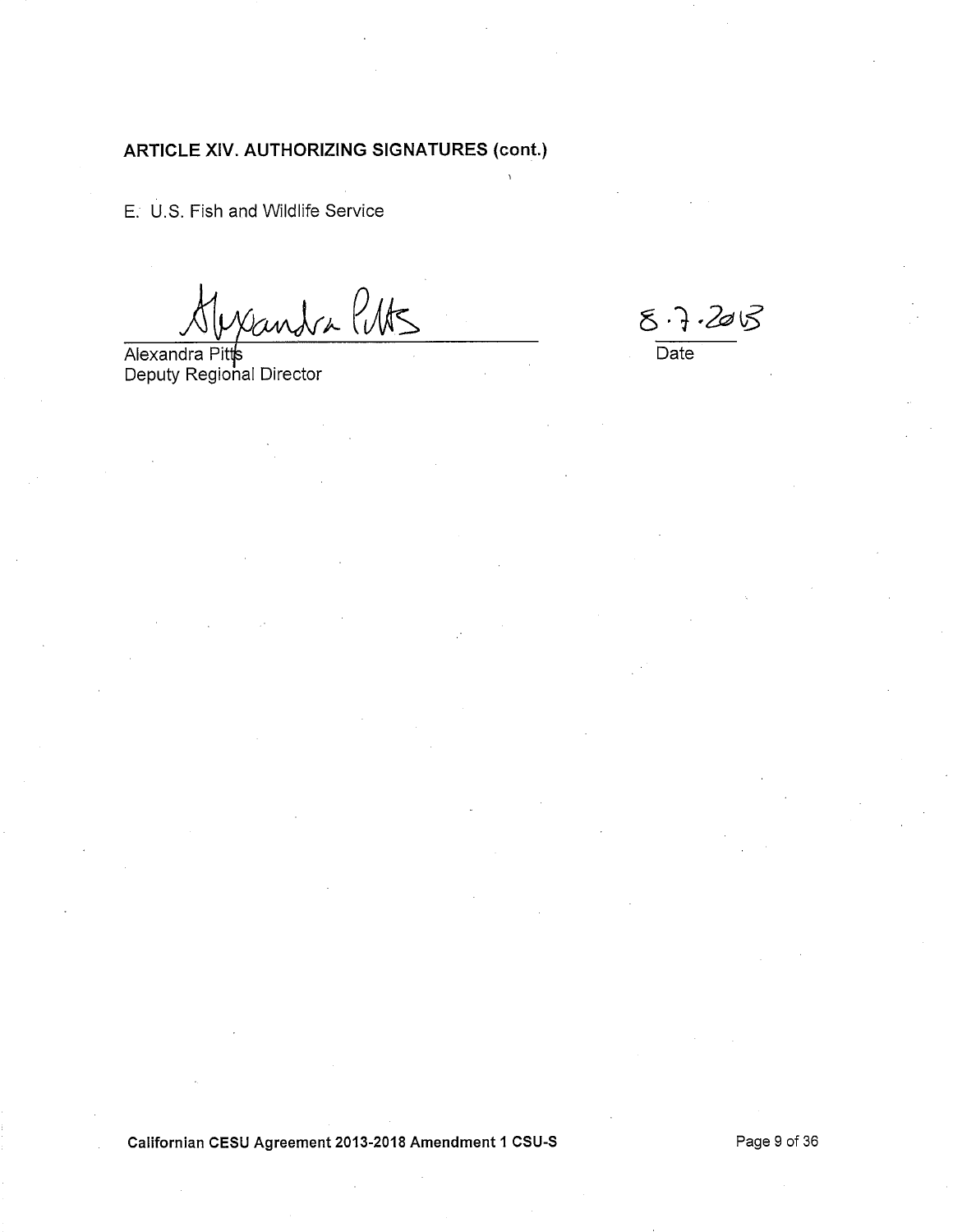F. U.S. Geological Survey

 $\overline{\mathcal{L}}$ Sherri Ly Bredesen<br>Contracting Officer

 $\frac{\partial \mathcal{E}}{\text{Date}}$ //3

Californian CESU Agreement 2013-2018 Amendment 1 CSU-S

Page 10 of 36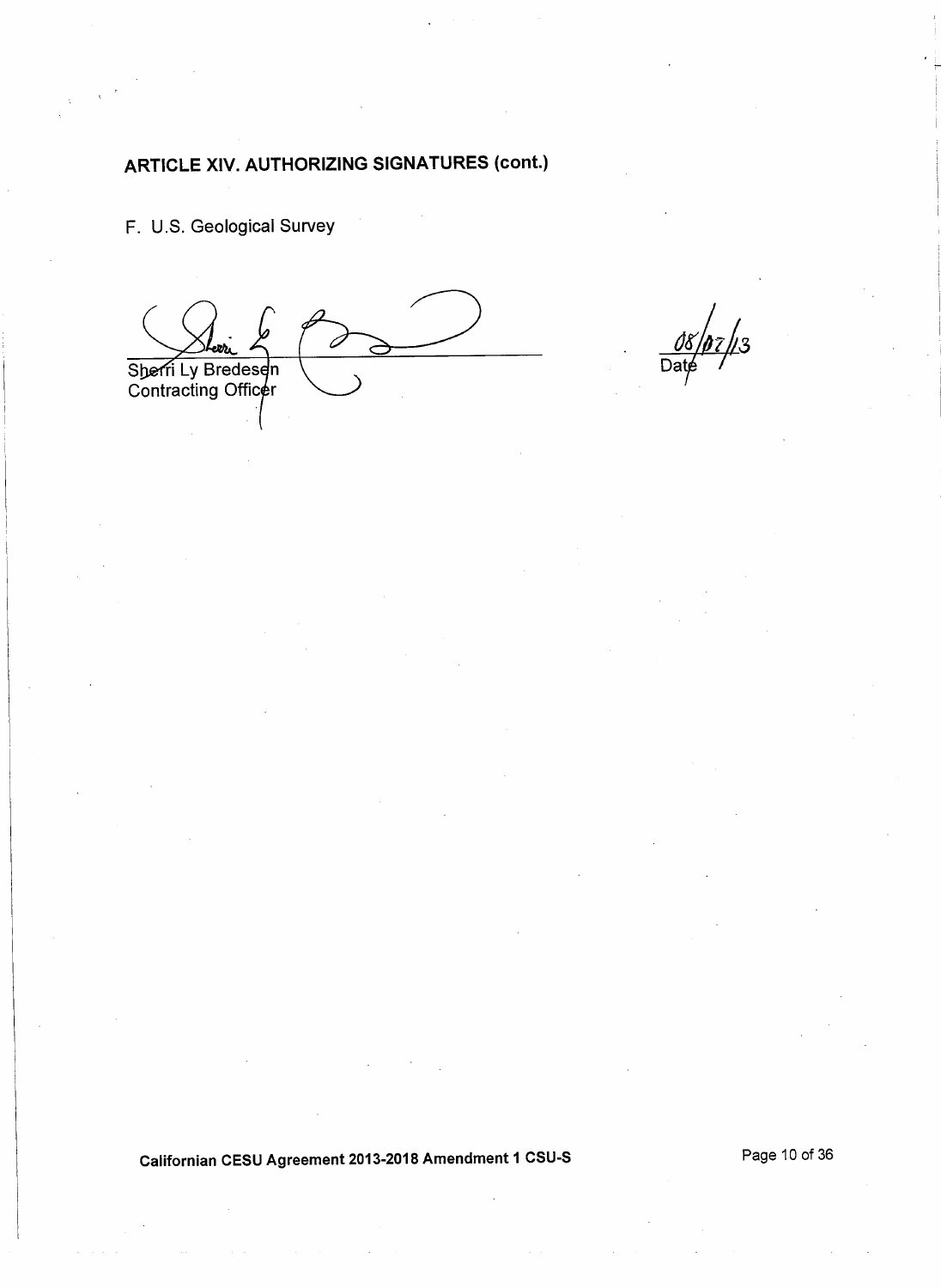G. U.S. Forest Service

This partner is inactive

\_\_\_\_\_\_\_\_\_\_\_\_\_\_\_\_\_\_\_\_\_\_\_\_\_\_\_\_\_\_\_\_\_\_\_\_\_\_\_\_\_\_ \_\_\_\_\_\_\_\_ Alexander L. Friend Date Acting Station Director

The authority and format of this instrument has been reviewed and approved for signature.

\_\_\_\_\_\_\_\_\_\_\_\_\_\_\_\_\_\_\_\_\_\_\_\_\_\_\_\_\_\_\_\_\_\_\_\_\_\_\_\_\_\_ \_\_\_\_\_\_\_\_

Brian Hanlon Date Grants and Agreements Specialist Pacific Research Station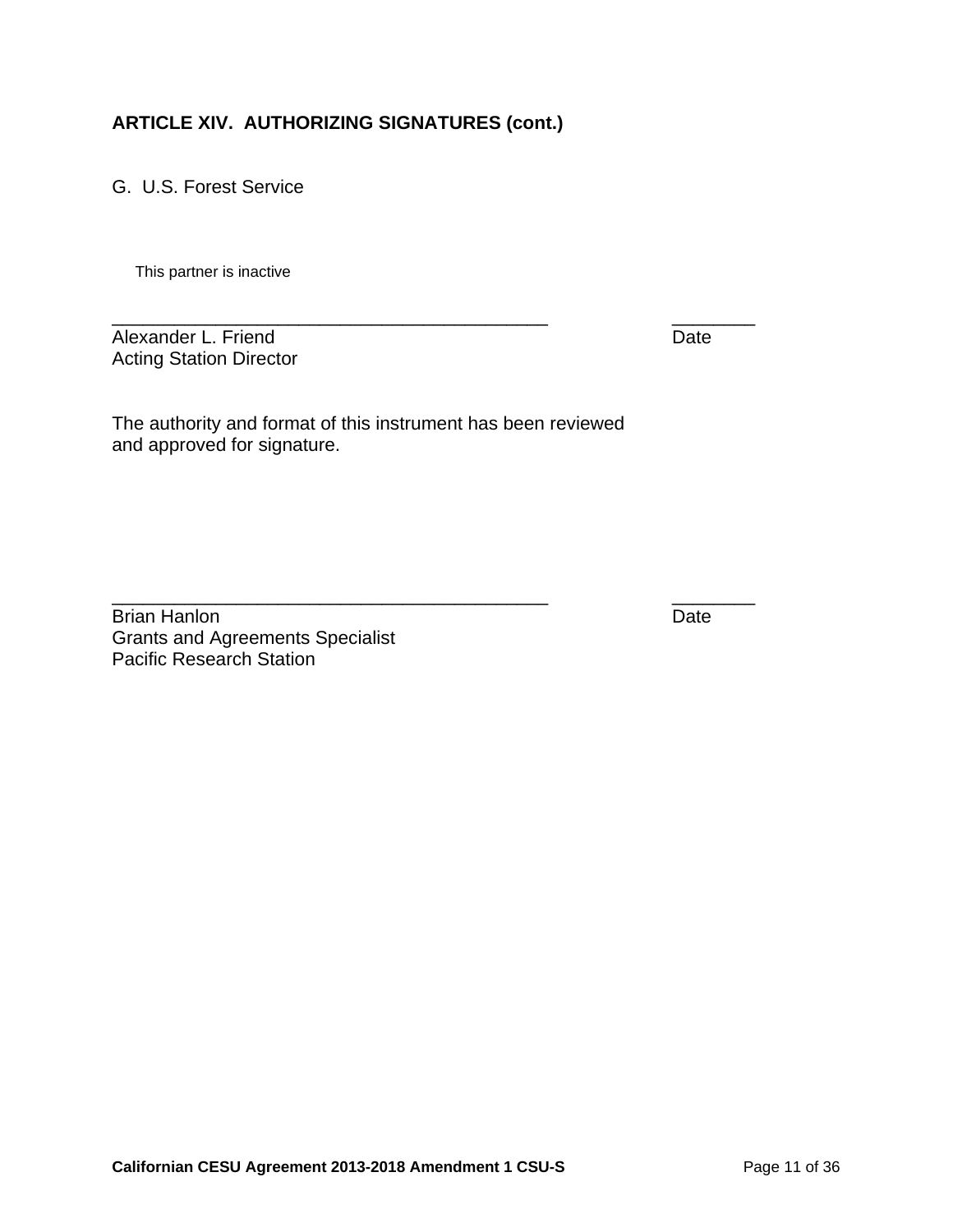H. Natural Resources Conservation Service

Per Article III, C: If a Partner Institution or Federal Agency has not responded after forty-five (45) days from receipt of the amendment, its signature will not be required to make the amendment effective.

\_\_\_\_\_\_\_\_\_\_\_\_\_\_\_\_\_\_\_\_\_\_\_\_\_\_\_\_\_\_\_\_\_\_\_\_\_\_\_\_\_\_ \_\_\_\_\_\_\_\_

Gayle Norman Berry **Date** Deputy Chief for Management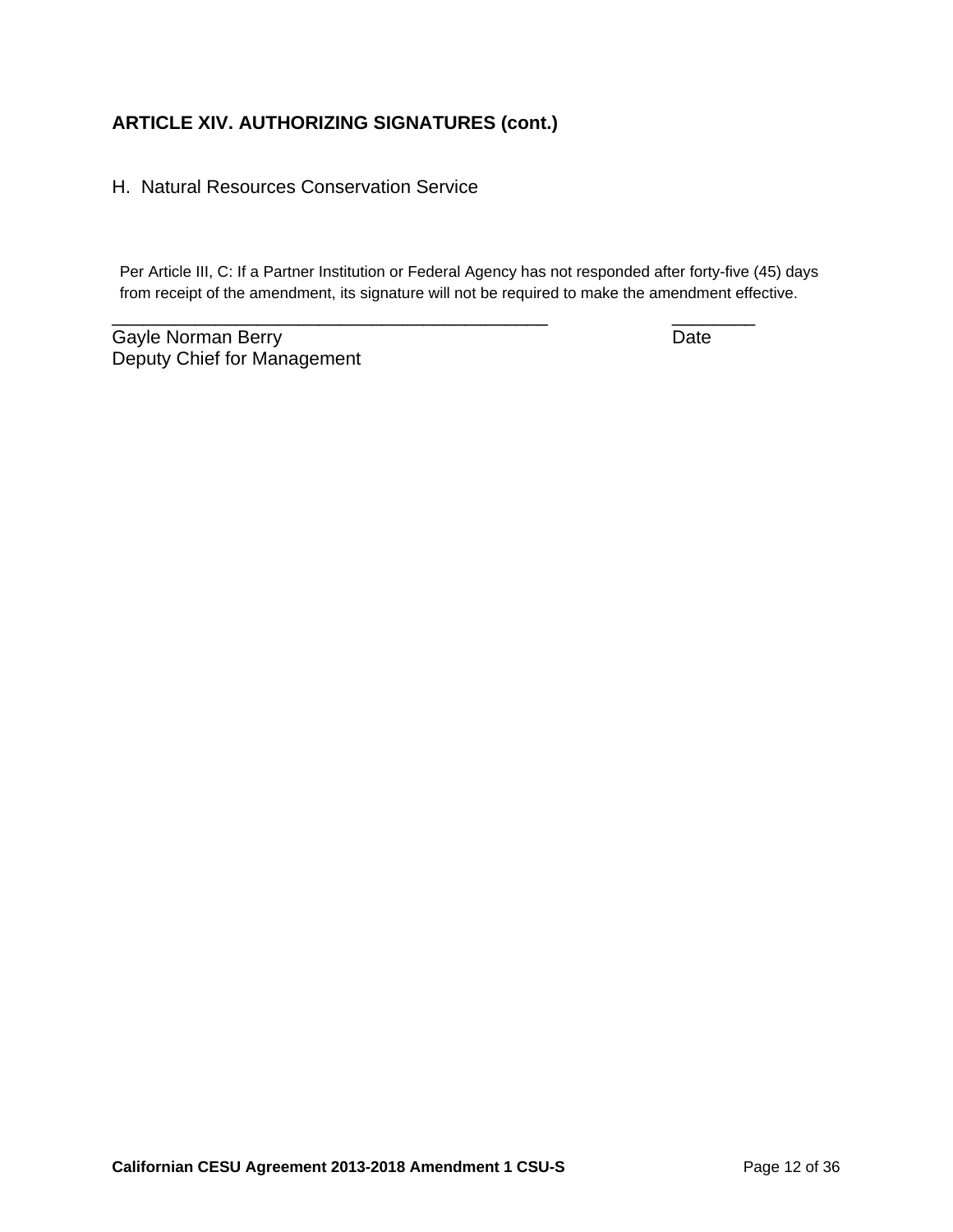I. National Aeronautics and Space Administration

Per Article III, C: If a Partner Institution or Federal Agency has not responded after forty-five (45) days from receipt of the amendment, its signature will not be required to make the amendment effective.

\_\_\_\_\_\_\_\_\_\_\_\_\_\_\_\_\_\_\_\_\_\_\_\_\_\_\_\_\_\_\_\_\_\_\_\_\_\_\_\_\_\_ \_\_\_\_\_\_\_\_

Olga M. Dominguez **Date** Assistant Administrator for Strategic Architecture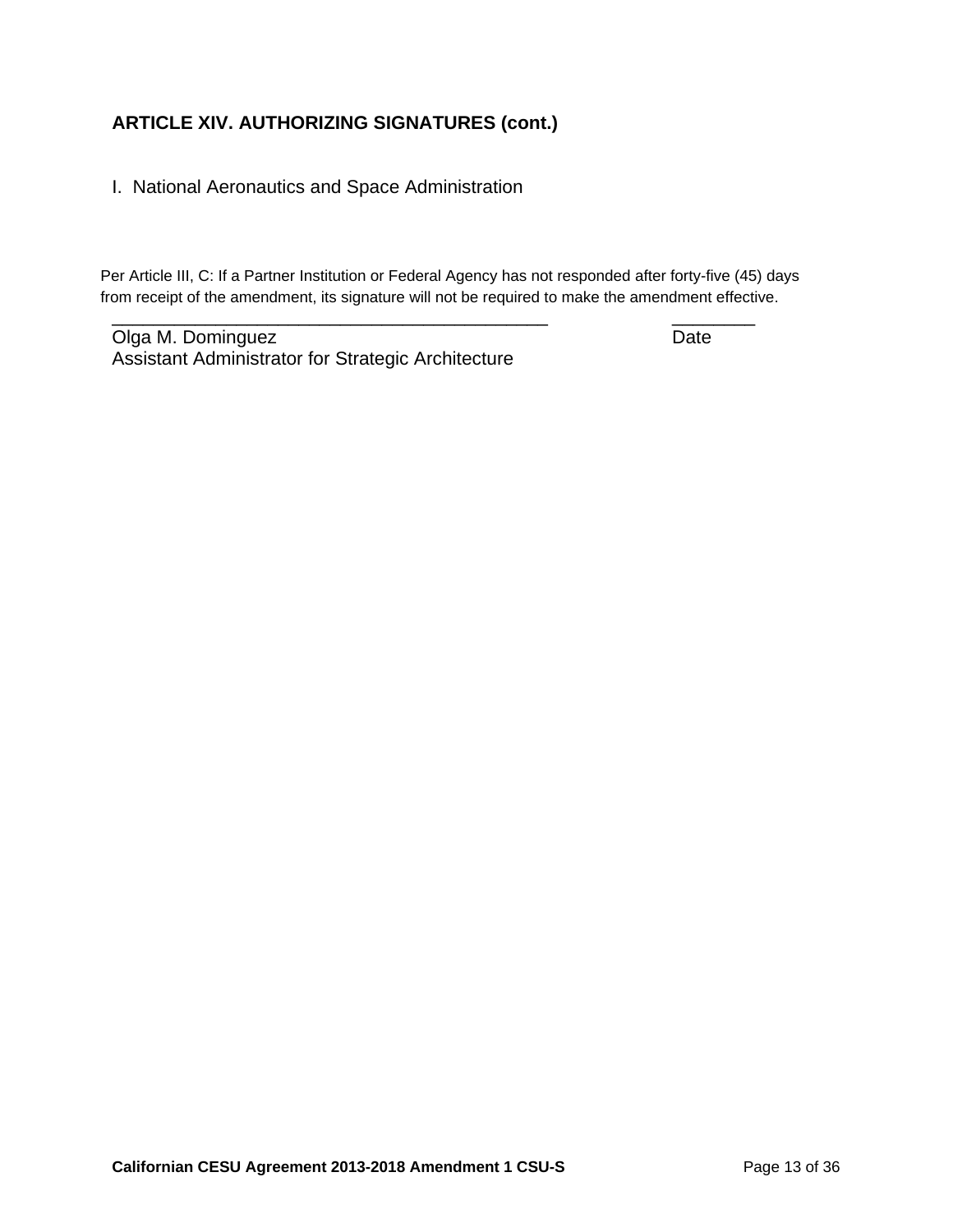J. Office of the Deputy Under Secretary of Defense (Installations and Environment)

Derek Gadberry **Grants Officer** Representing ODUSD (I&E)

 $6$  Sep 13 Date<sup></sup>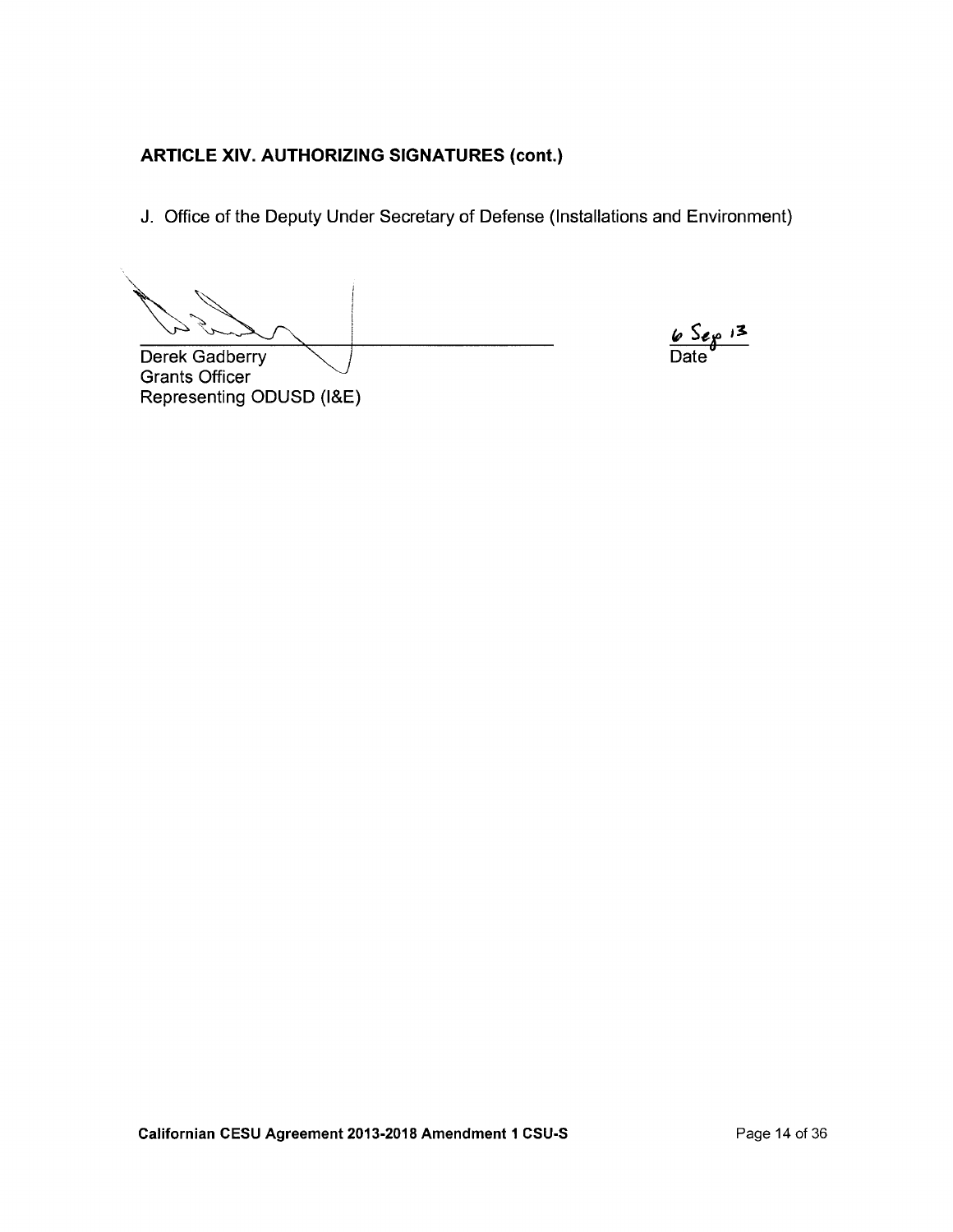K. U.S. Army Corps of Engineers - Civil Works

 $\setlength{\abovedisplays\hbox{\begin{minipage}{13.5cm}\textbf{Digitally signed by}} \nonumber \texttt{Digitally signed by}} \nonumber \texttt{SONTAG.DEANNDA}.5.1230791909} \nonumber \texttt{DN: c=US, o=U.S. Government, ou=DoD,} \nonumber \texttt{DL} \nonumber \texttt{DN: c=US, o=U.S.} \nonumber \texttt{OID} \nonumber \texttt{Date: 2013.08.07 10:38:02 -05'00'}} \nonumber \end{minipage}$ 

Deannda Sontag **Grants Officer** 

8 Aug 2013

Date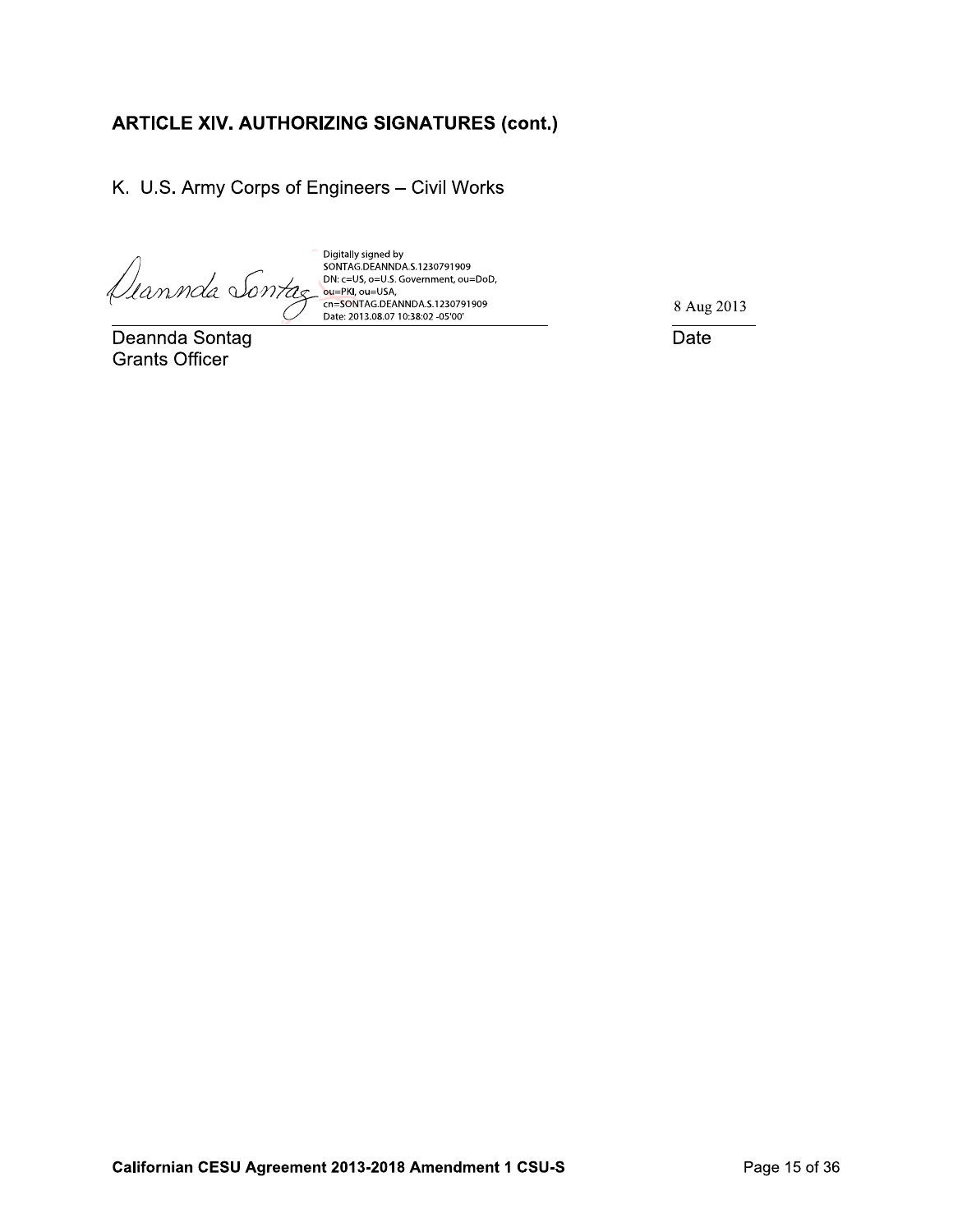L. National Oceanic and Atmospheric Administration

mortany

Pat Montanio Assistant Administrator Office of Program Planning and Integration NOAA CESU Network Lead

SEP 9 2013

Date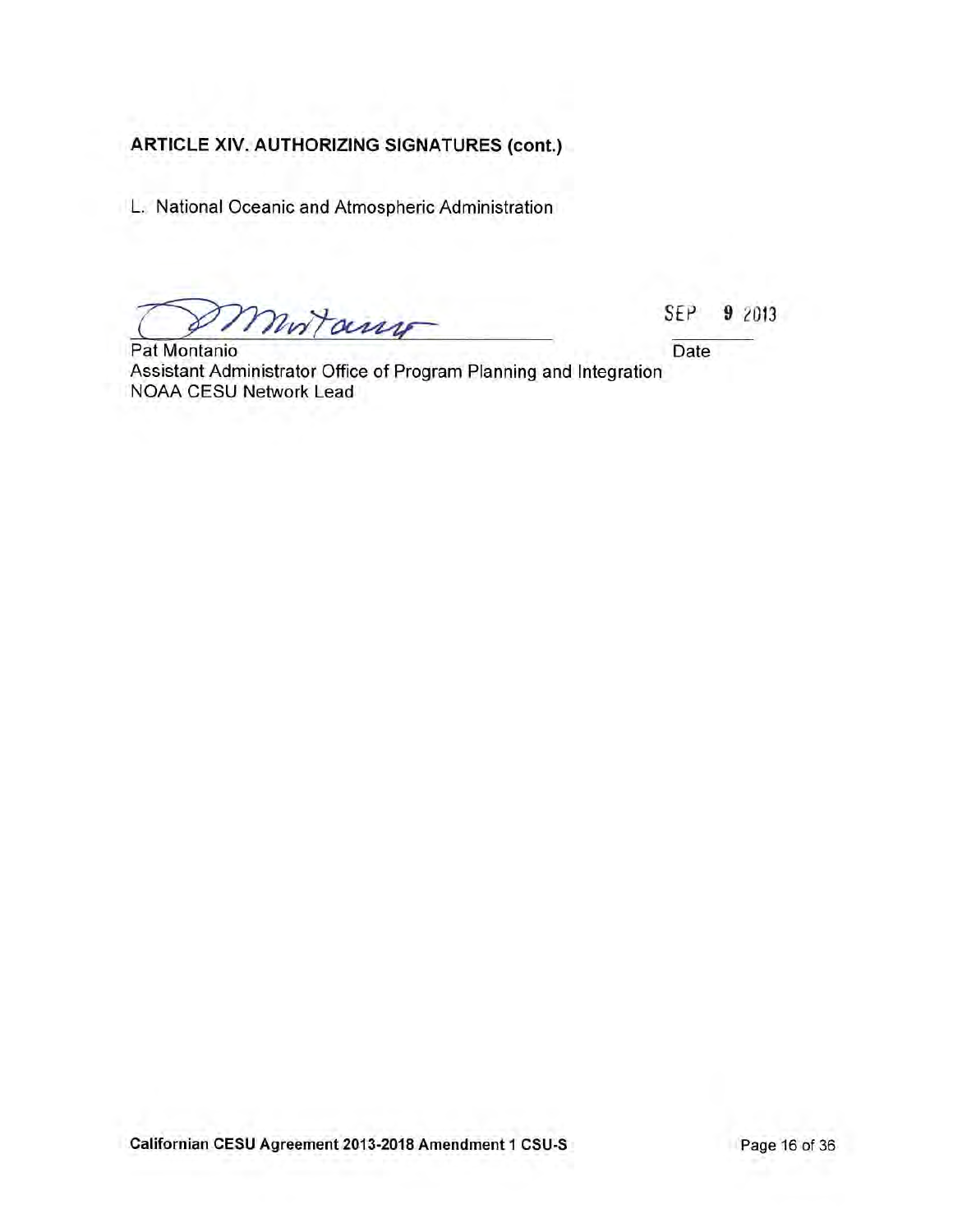M. UNIVERSITY OF CALIFORNIA (HOST), systemwide authorization

ndes 19 WeWatte

Lourdes G. DeMattos **Contract and Grant Officer** 

 $\frac{8/16}{13}$ 

Californian CESU Agreement 2013-2018 Amendment 1 CSU-S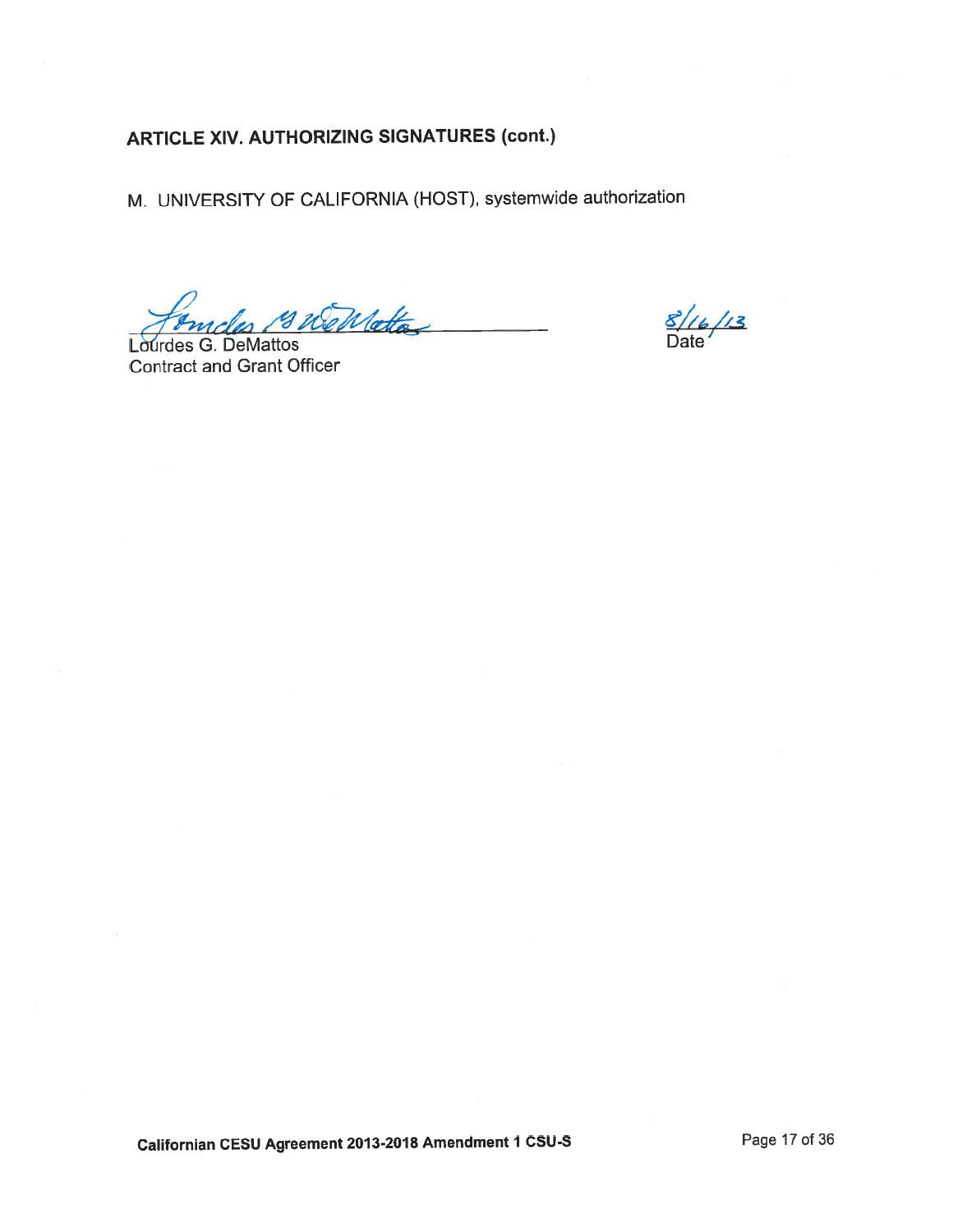N. San Francisco State University

\_\_\_\_\_\_\_\_\_\_\_\_\_\_\_\_\_\_\_\_\_\_\_\_\_\_\_\_\_\_\_\_\_\_\_\_\_\_\_\_\_\_ \_\_\_\_\_\_\_\_ Per Article III, C: If a Partner Institution or Federal Agency has not responded after forty-five (45) days from receipt of the amendment, its signature will not be required to make the amendment effective.

Janet Framiglio **Date** OSRP Contract Coordinator, Procurement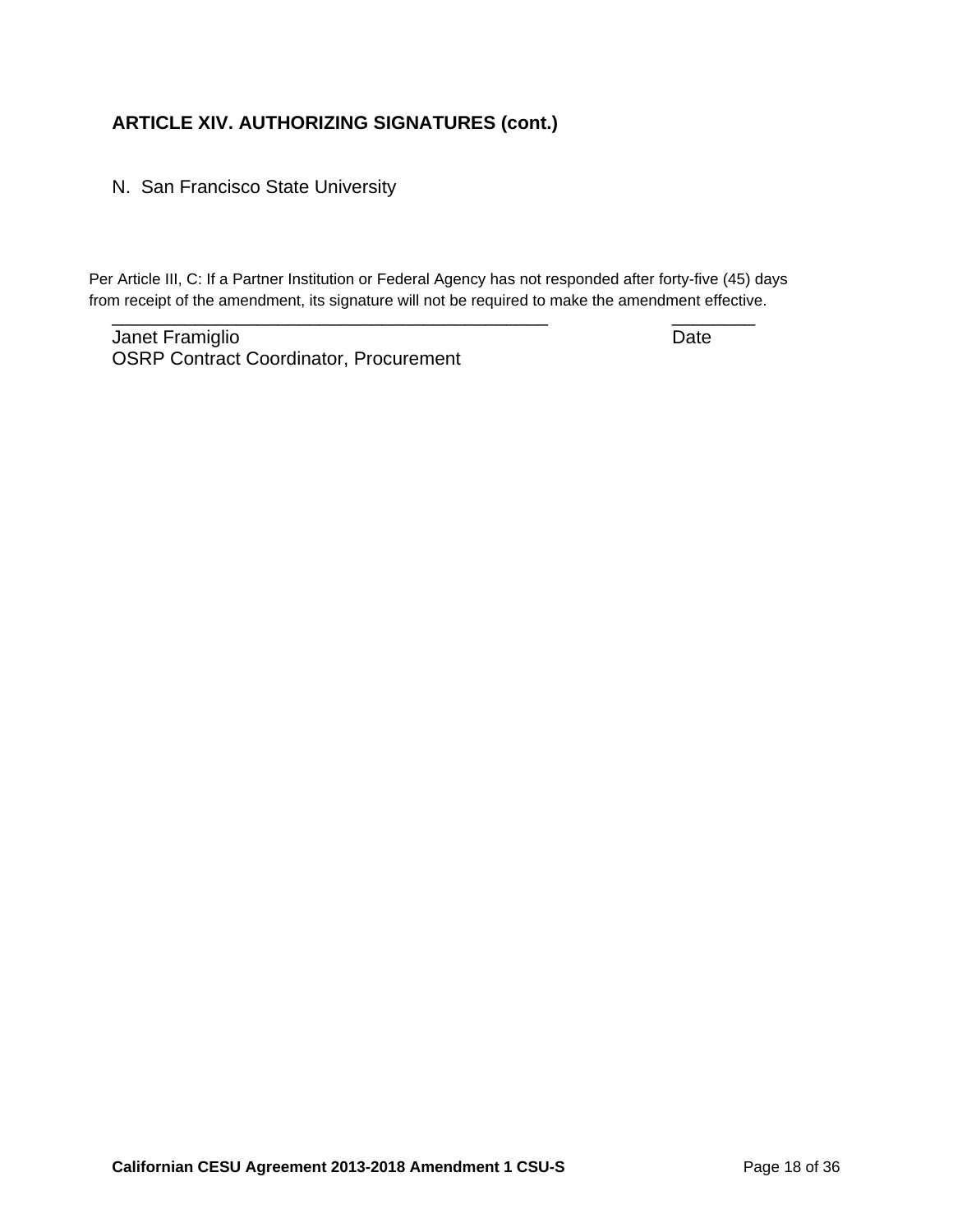O. California State University, Fresno

1 d *Dumi* 

Thomas McClanahan Associate Vice President, ORSP

Date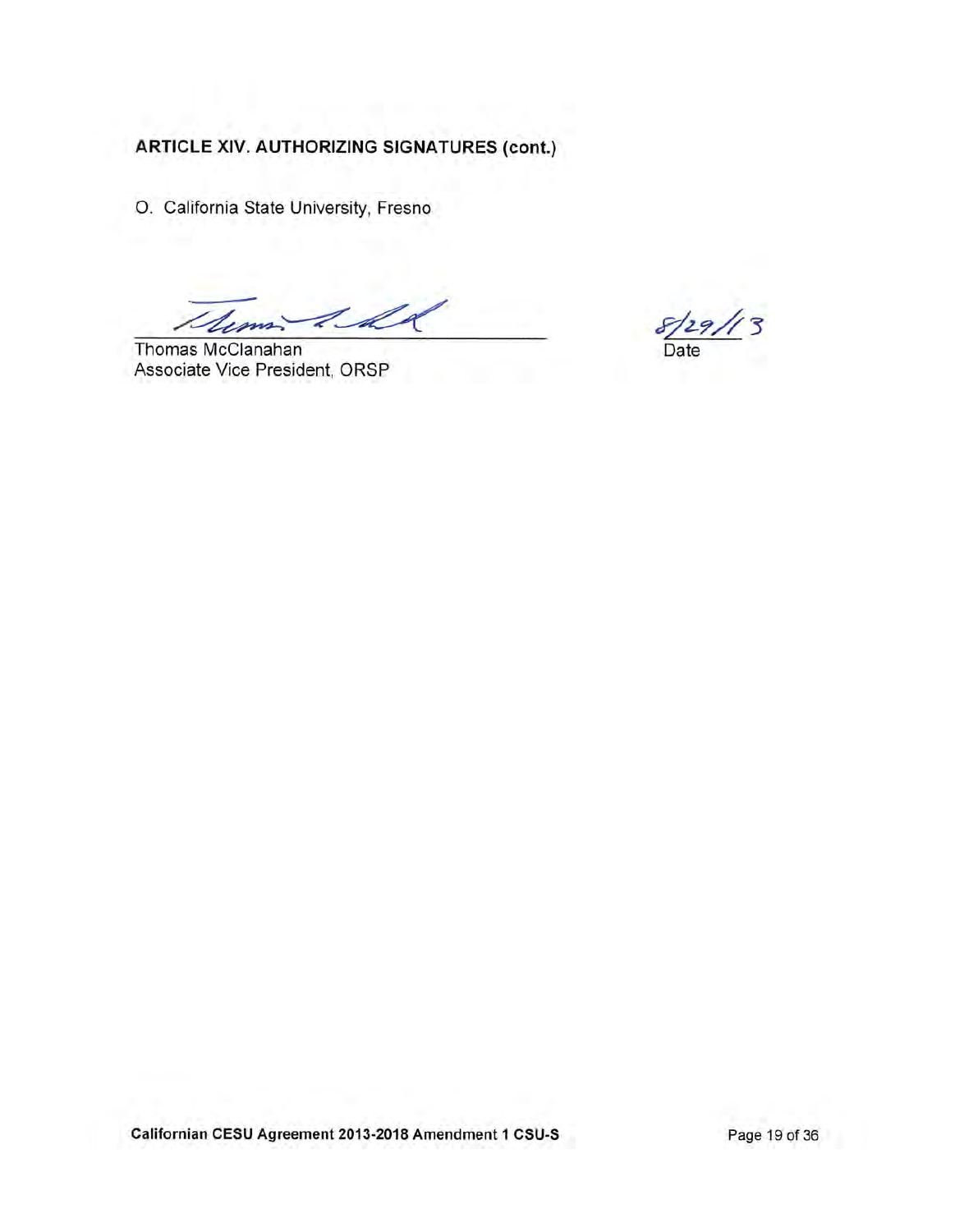P. California State University, Los Angeles

Per Article III, C: If a Partner Institution or Federal Agency has not responded after forty-five (45) days from receipt of the amendment, its signature will not be required to make the amendment effective.

\_\_\_\_\_\_\_\_\_\_\_\_\_\_\_\_\_\_\_\_\_\_\_\_\_\_\_\_\_\_\_\_\_\_\_\_\_\_\_\_\_\_ \_\_\_\_\_\_\_\_

Lawrence Fritz Date Dean, Graduate Studies and Research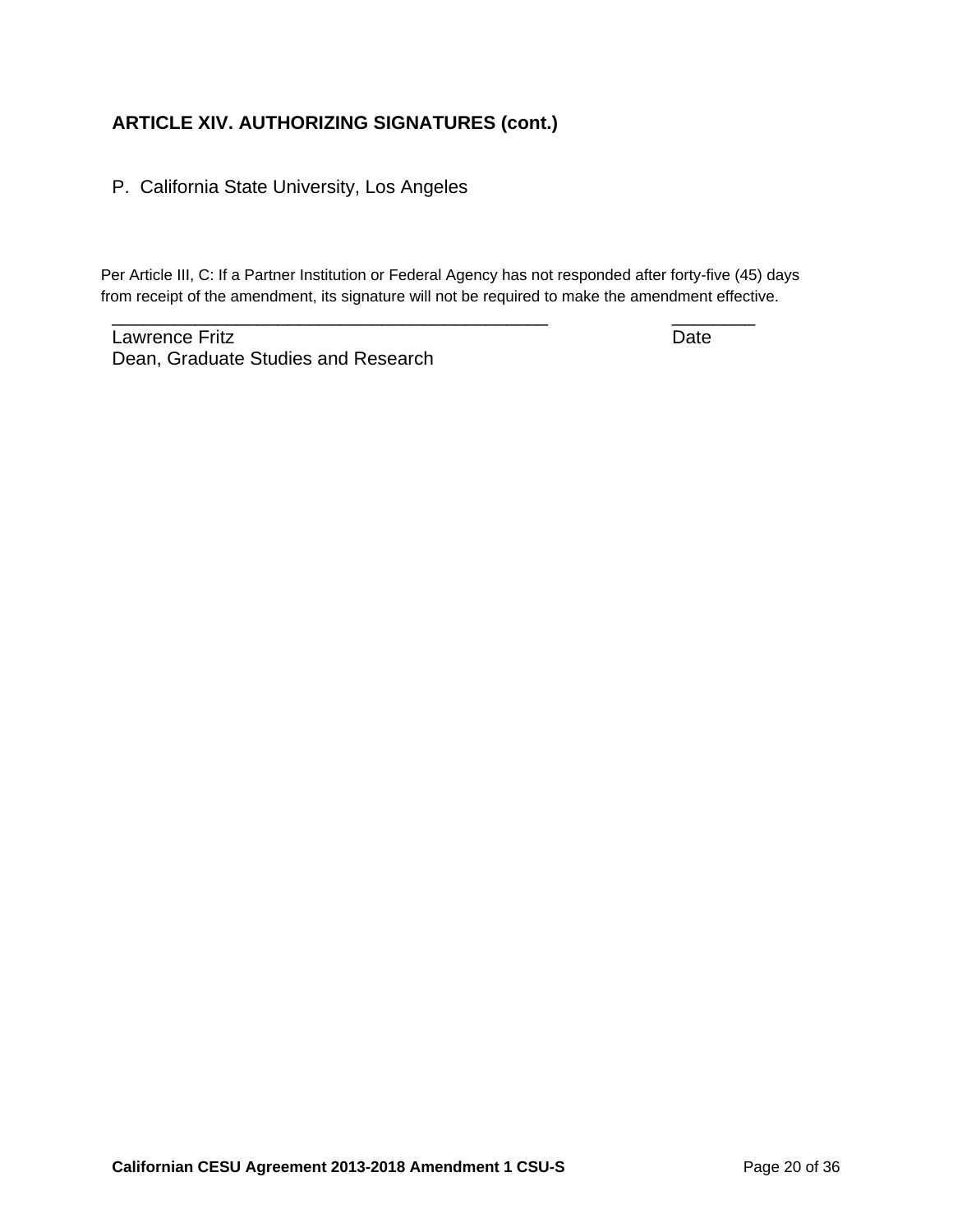Q. Cal Poly Corporation, California Polytechnic State University

Melissa Mullen<br>Sponsored Programs Manager

 $9 - 10 - 13$ Date

Californian CESU Agreement 2013-2018 Amendment 1 CSU-S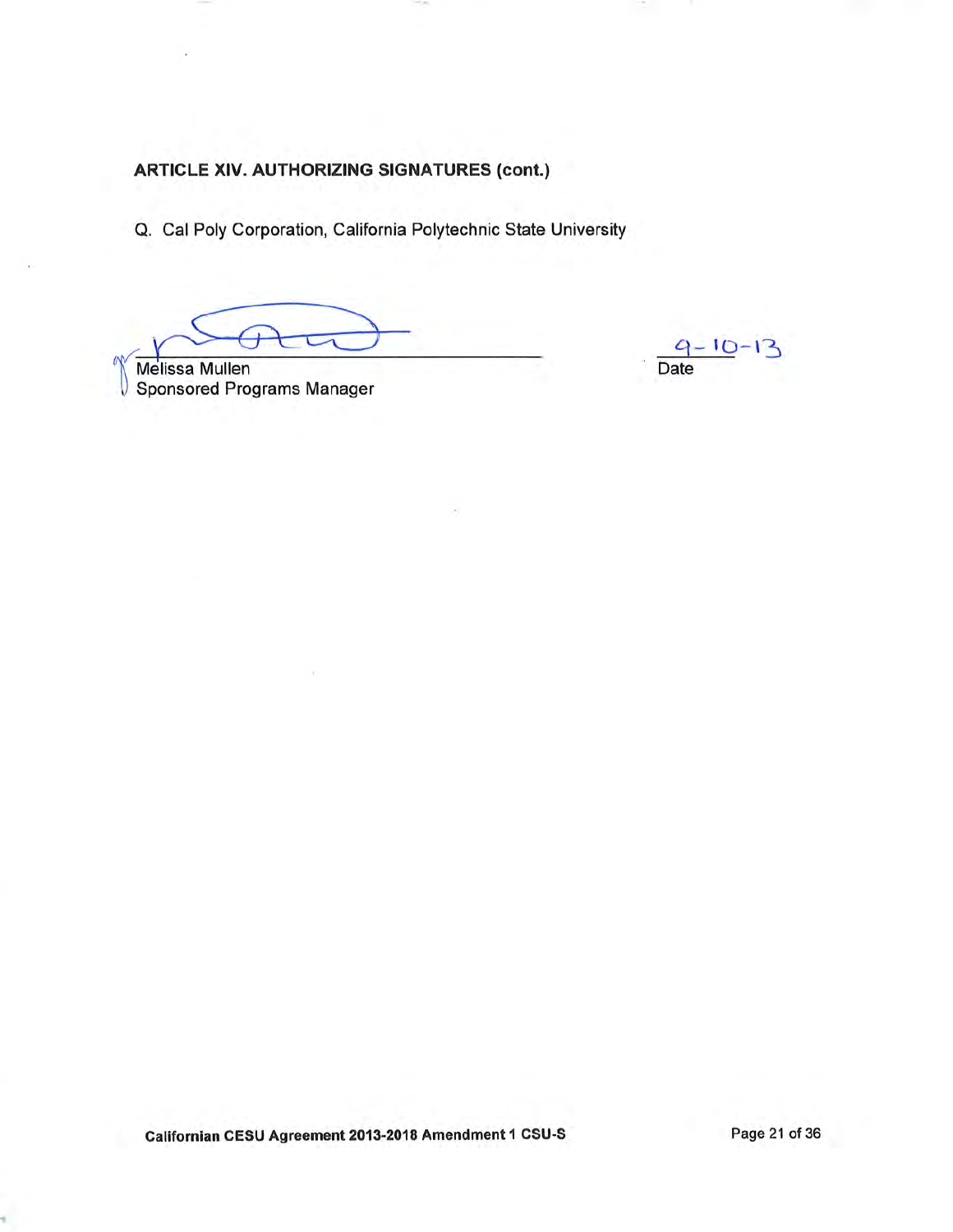R. CSU, Chico Research Foundation, California State University, Chico

S.U. Park

E.K. Park Vice Provost for Research

.<br>3

Date

#### Californian CESU Agreement 2013-2018 Amendment 1 CSU-S

Page 22 of 36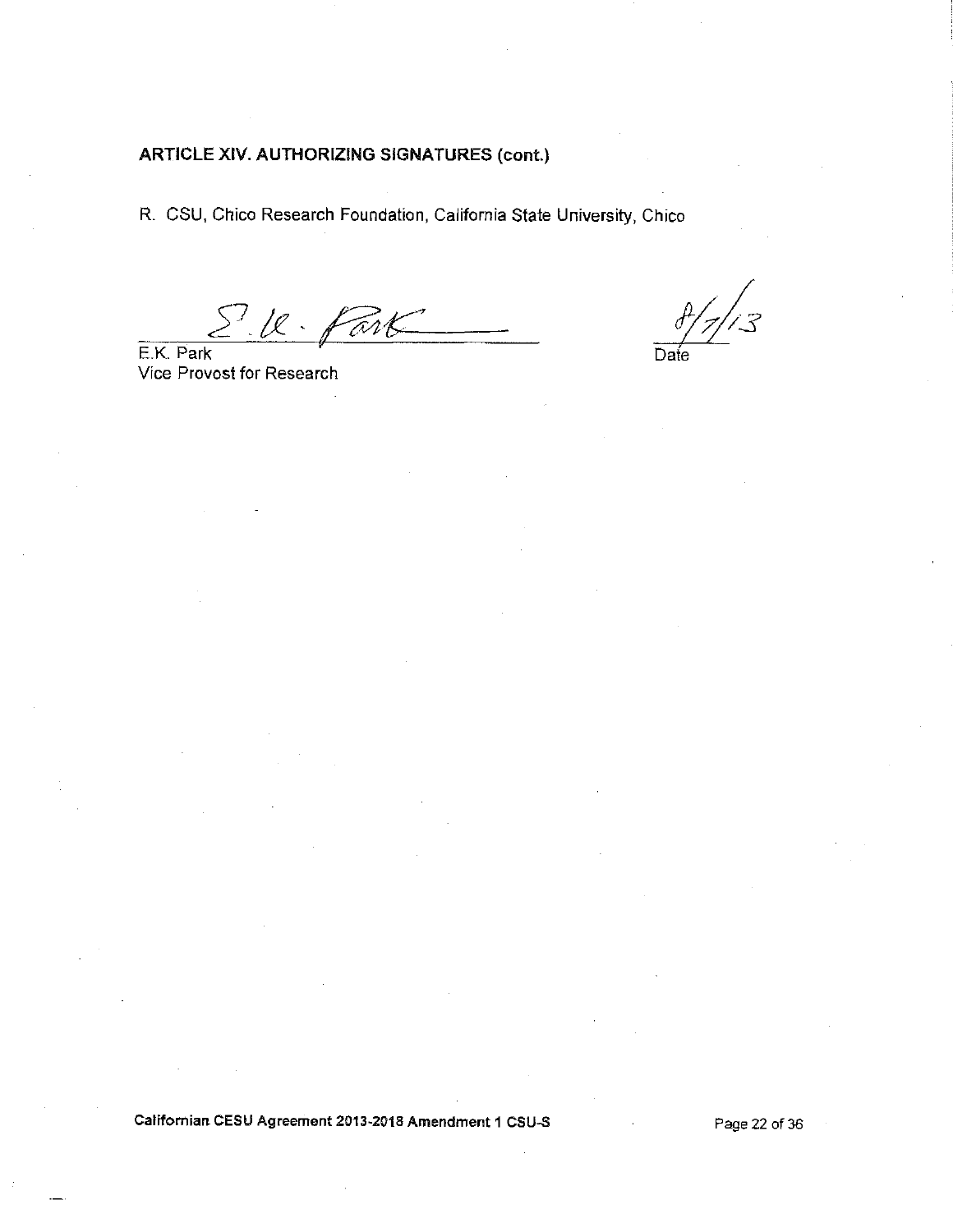S. Humboldt State University

Steve Karp Director, Sponsored Programs Foundation

 $\sqrt{3}$ Date

Californian CESU Agreement 2013-2018 Amendment 1 CSU-S

Page 23 of 36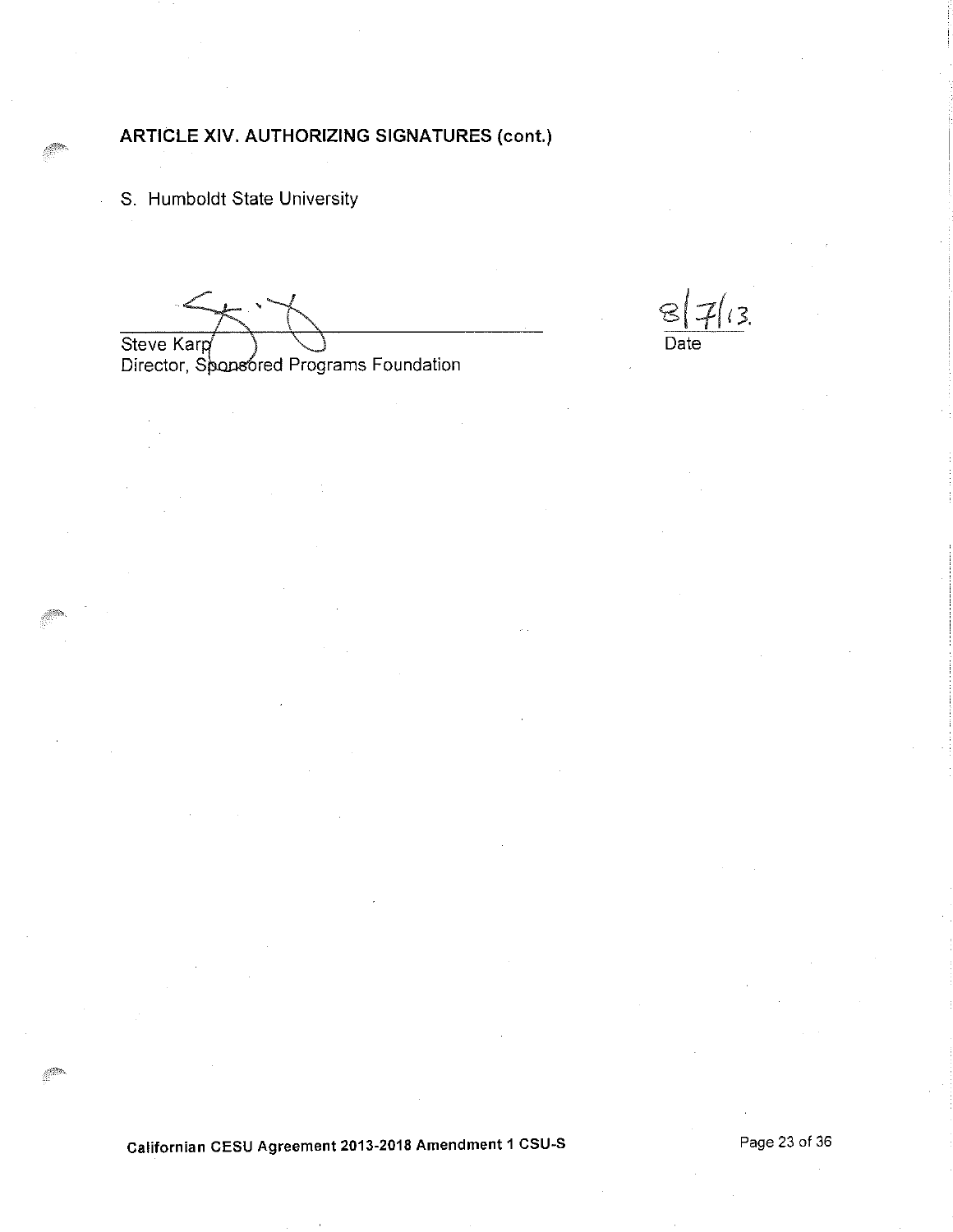### T. California State University, Northridge

Per Article III, C: If a Partner Institution or Federal Agency has not responded after forty-five (45) days from receipt of the amendment, its signature will not be required to make the amendment effective.

\_\_\_\_\_\_\_\_\_\_\_\_\_\_\_\_\_\_\_\_\_\_\_\_\_\_\_\_\_\_\_\_\_\_\_\_\_\_\_\_\_\_ \_\_\_\_\_\_\_\_

Scott Pérez **Date** Director, Research and Sponsored Projects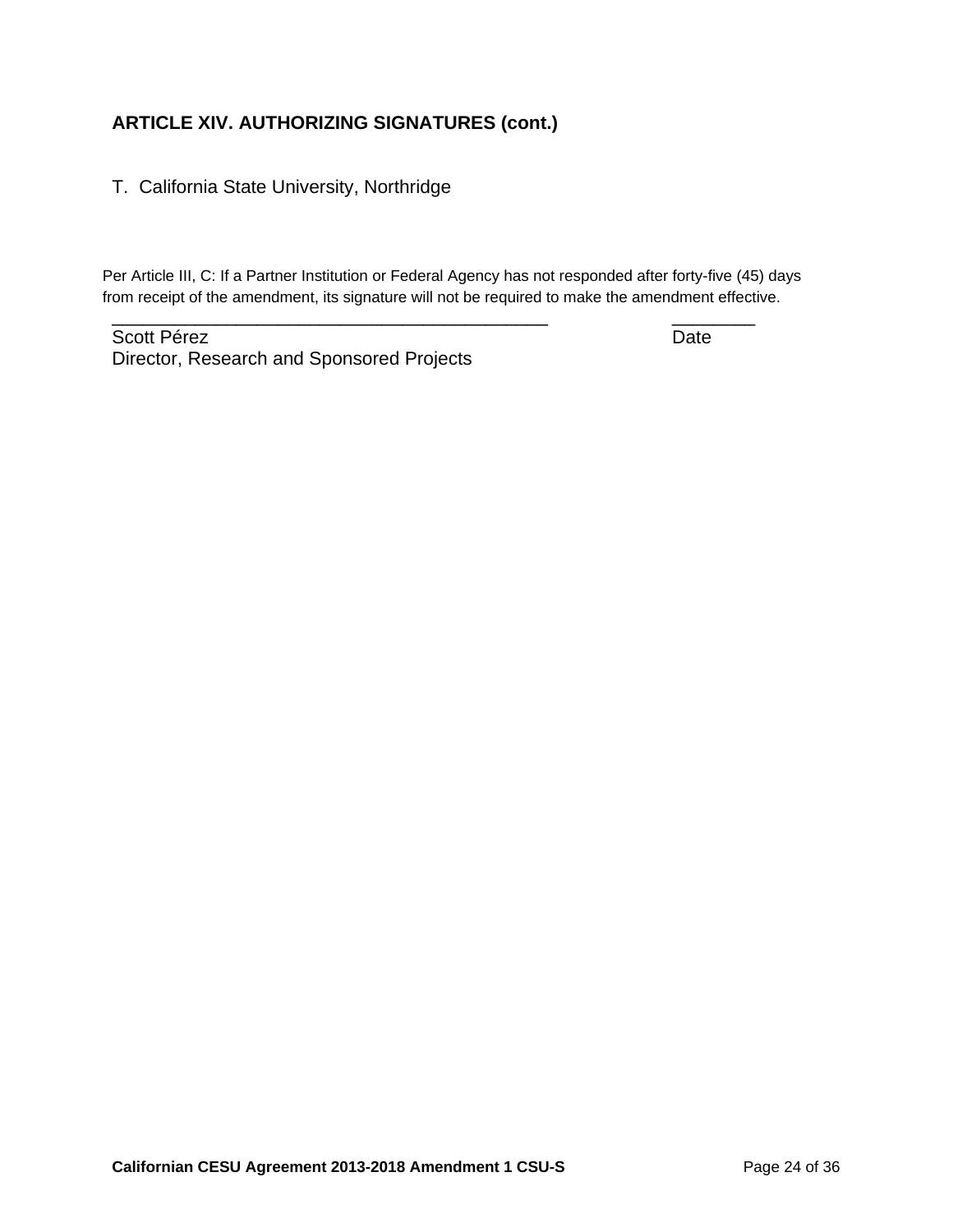U. California State University, Stanislaus

James T. Strong, PhD<br>Vice President for Academic Affairs/Provost

 $8 - 7.13$ 

 $\overline{Date}$ 

Californian CESU Agreement 2013-2018 Amendment 1 CSU-S

Page 25 of 36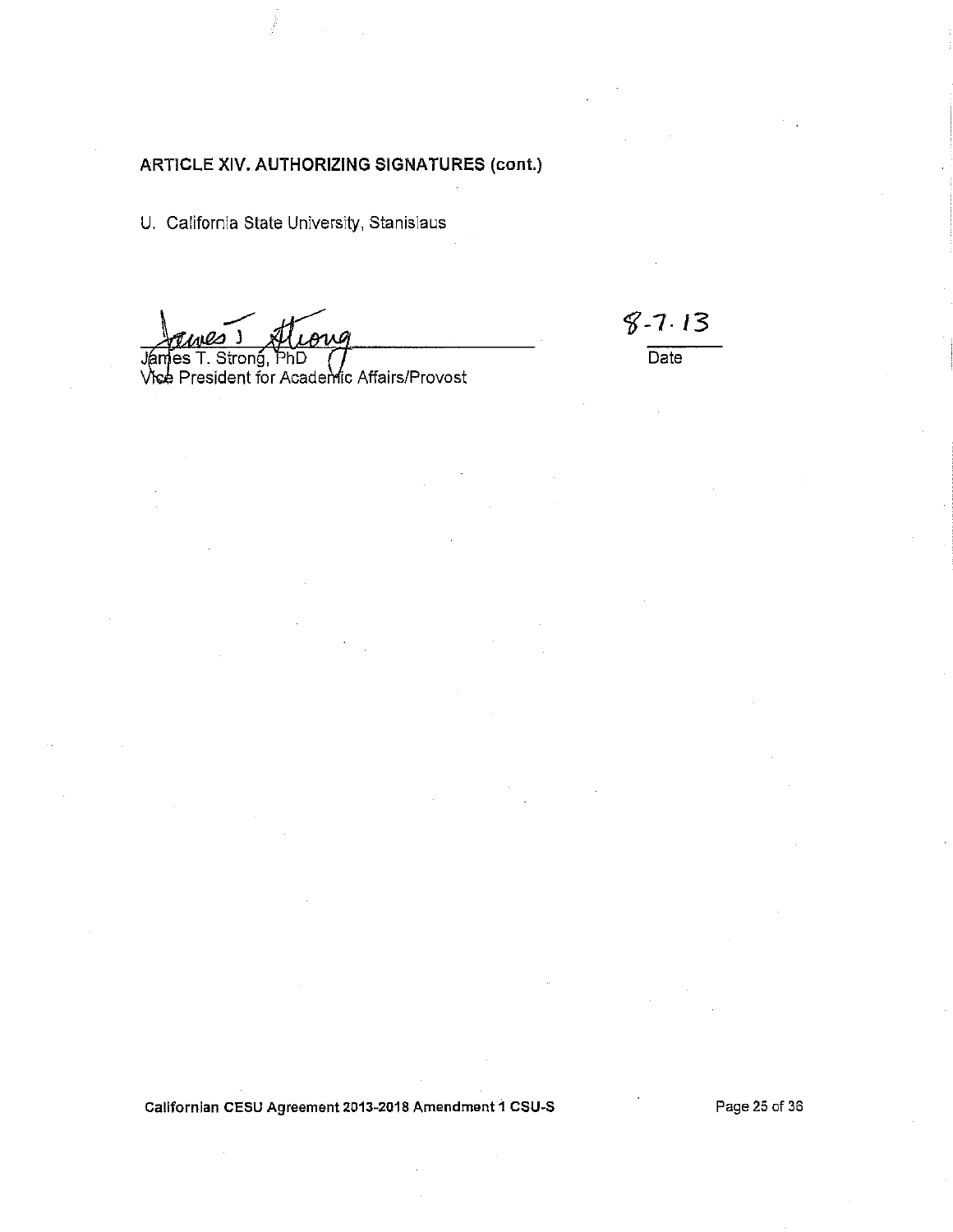V. California Department of Fish and Wildlife

\_\_\_\_\_\_\_\_\_\_\_\_\_\_\_\_\_\_\_\_\_\_\_\_\_\_\_\_\_\_\_\_\_\_\_\_\_\_\_\_\_\_ \_\_\_\_\_\_\_\_ Per Article III, C: If a Partner Institution or Federal Agency has not responded after forty-five (45) days from receipt of the amendment, its signature will not be required to make the amendment effective.

Charlton H. Bonham Date **Director**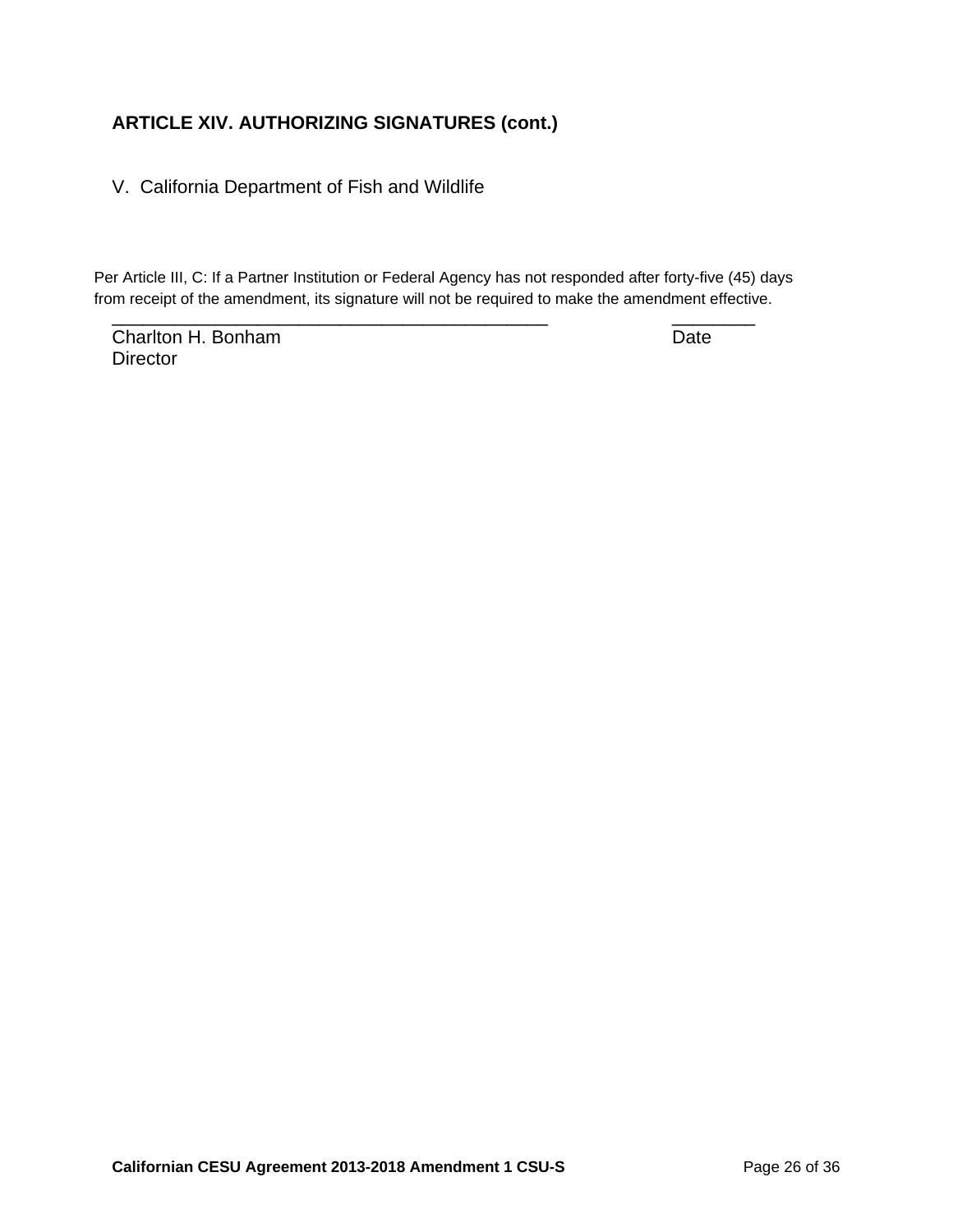W. California State University, Channel Islands

ud

**Ysabel Trinidad** Vice President Finance and Administration

AUG 2 9 2013 Date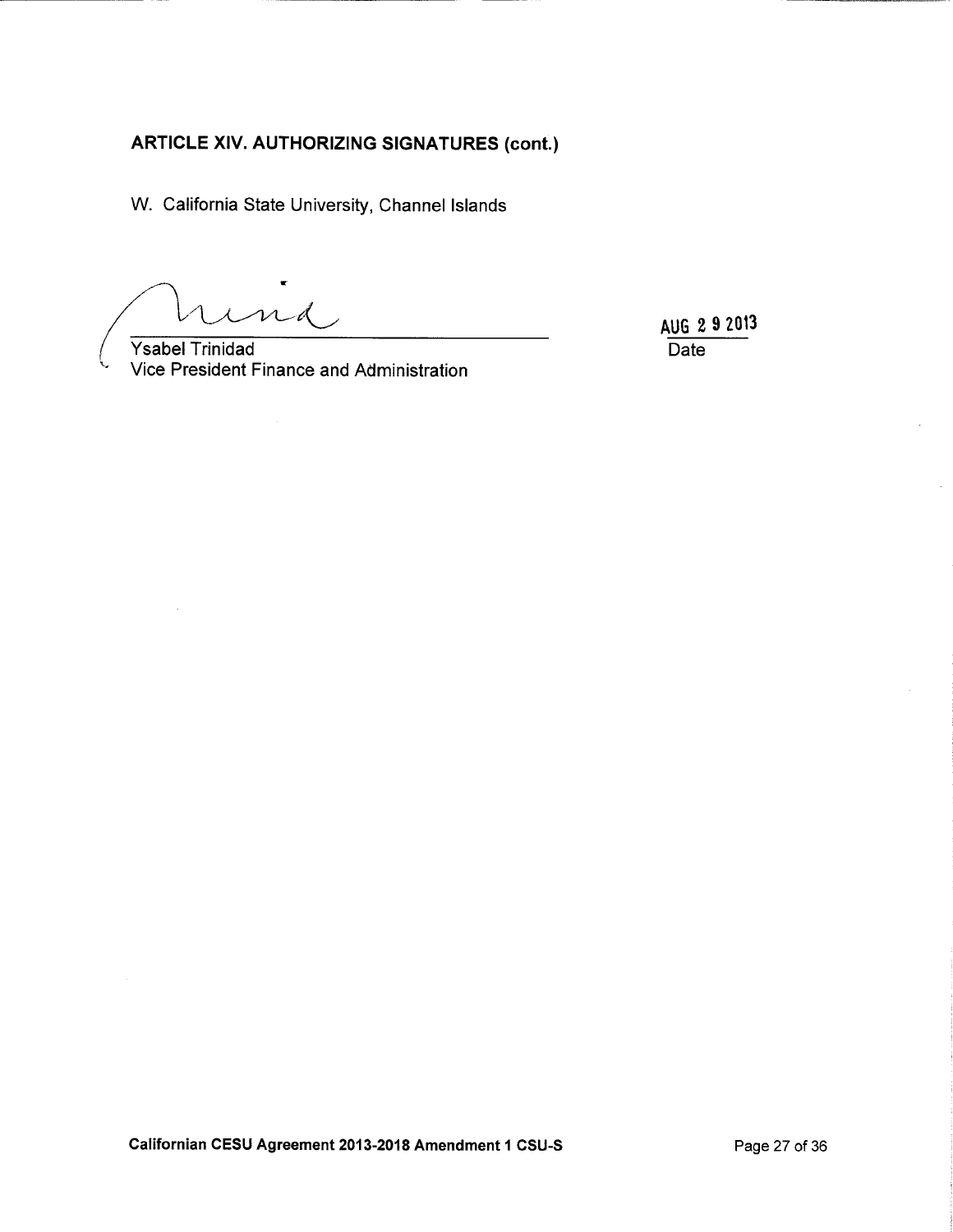X. The Institute for Bird Populations

 $8/15/3$ Date

Rodney Siegel<br>Executive Director

Californian CESU Agreement 2013-2018 Amendment 1 CSU-S

Page 28 of 36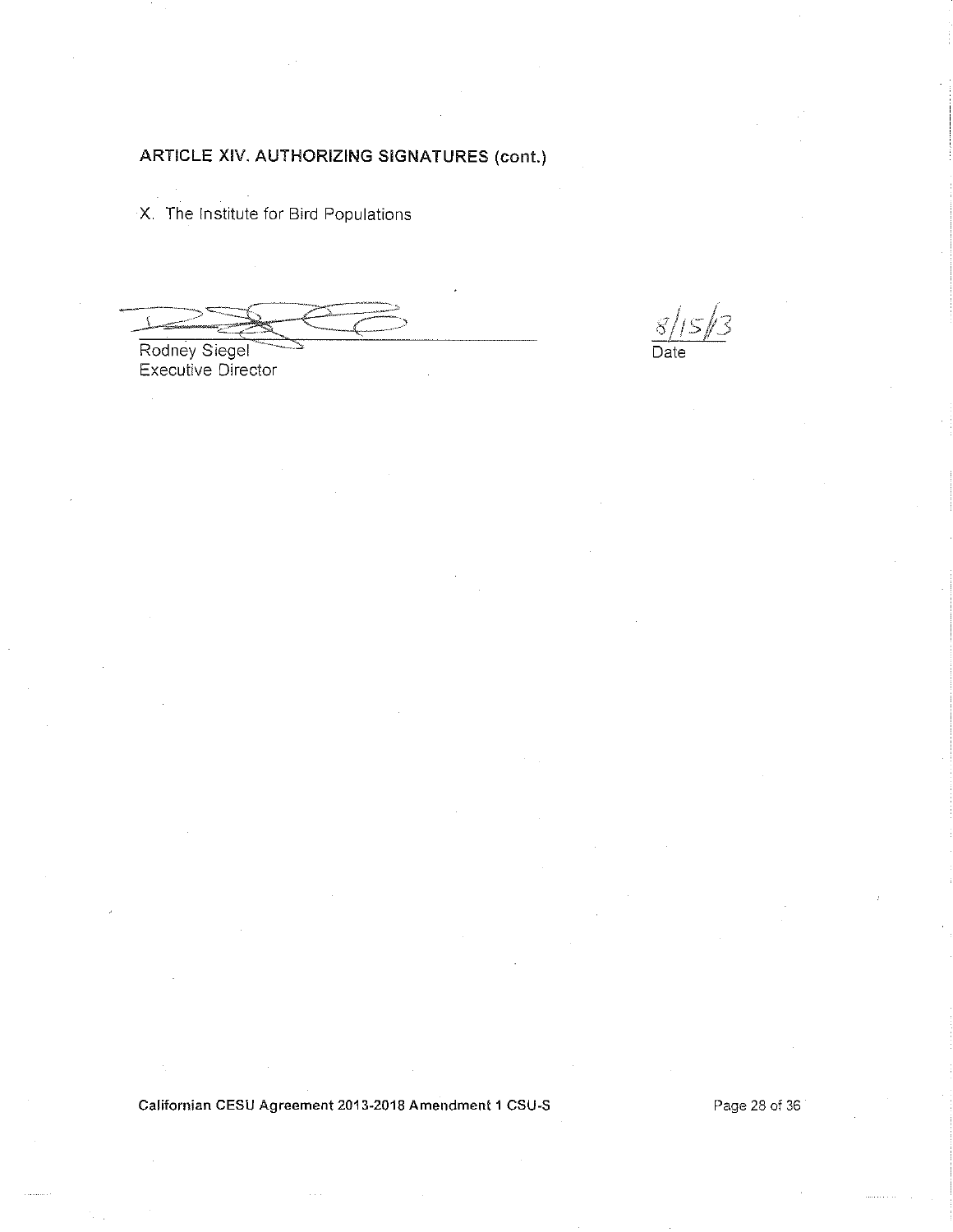Y. San Diego State University Research Foundation

Fradra U. Nordale

Sandra M. Nordahl, CRA Director, Sponsored Research Contracting and Compliance

date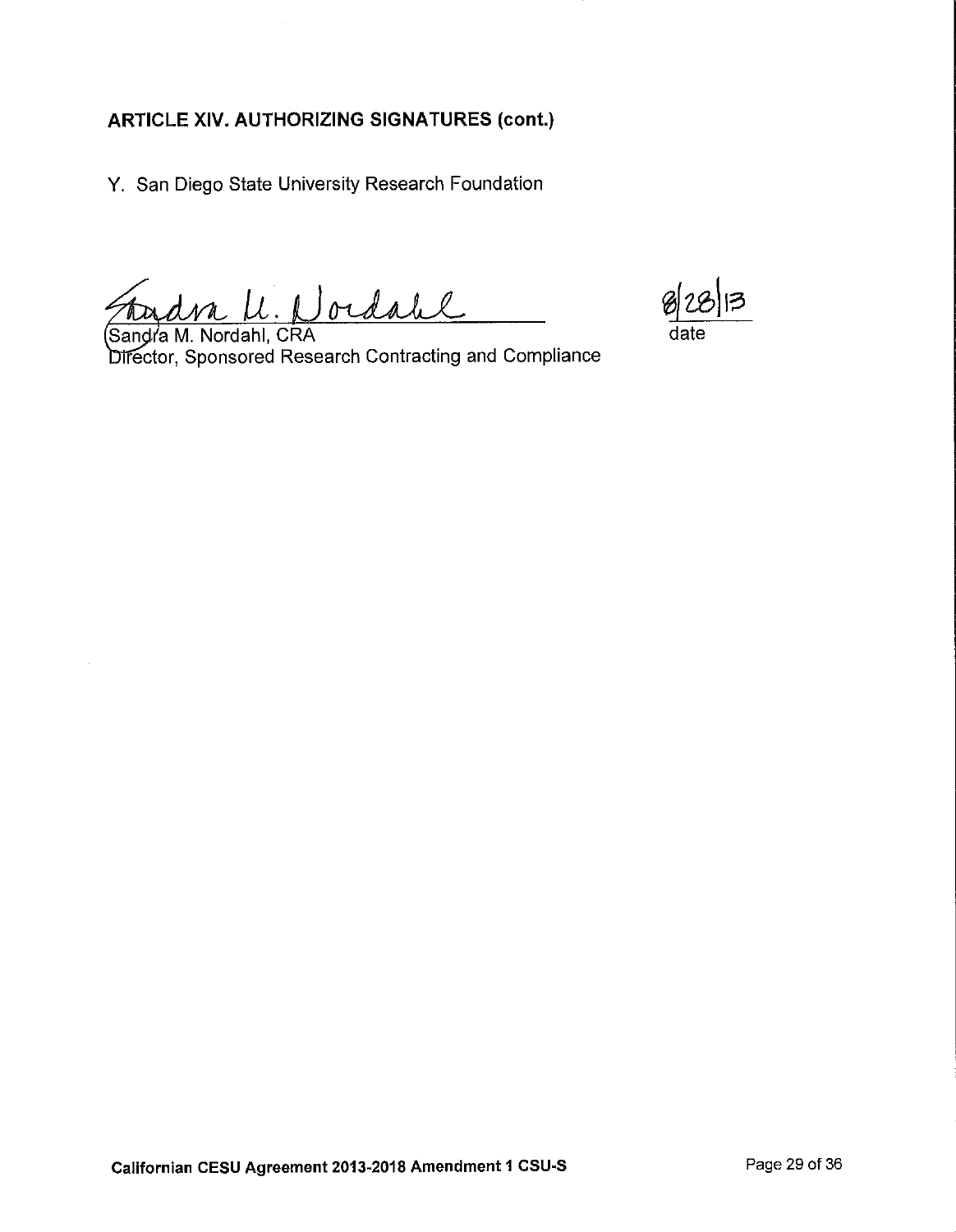Z. Institute for Wildlife Studies

David Garcelon President

 $\frac{\sqrt{6}}{2}$ Date

Californian CESU Agreement 2013-2018 Amendment 1 CSU-S

Page 30 of 36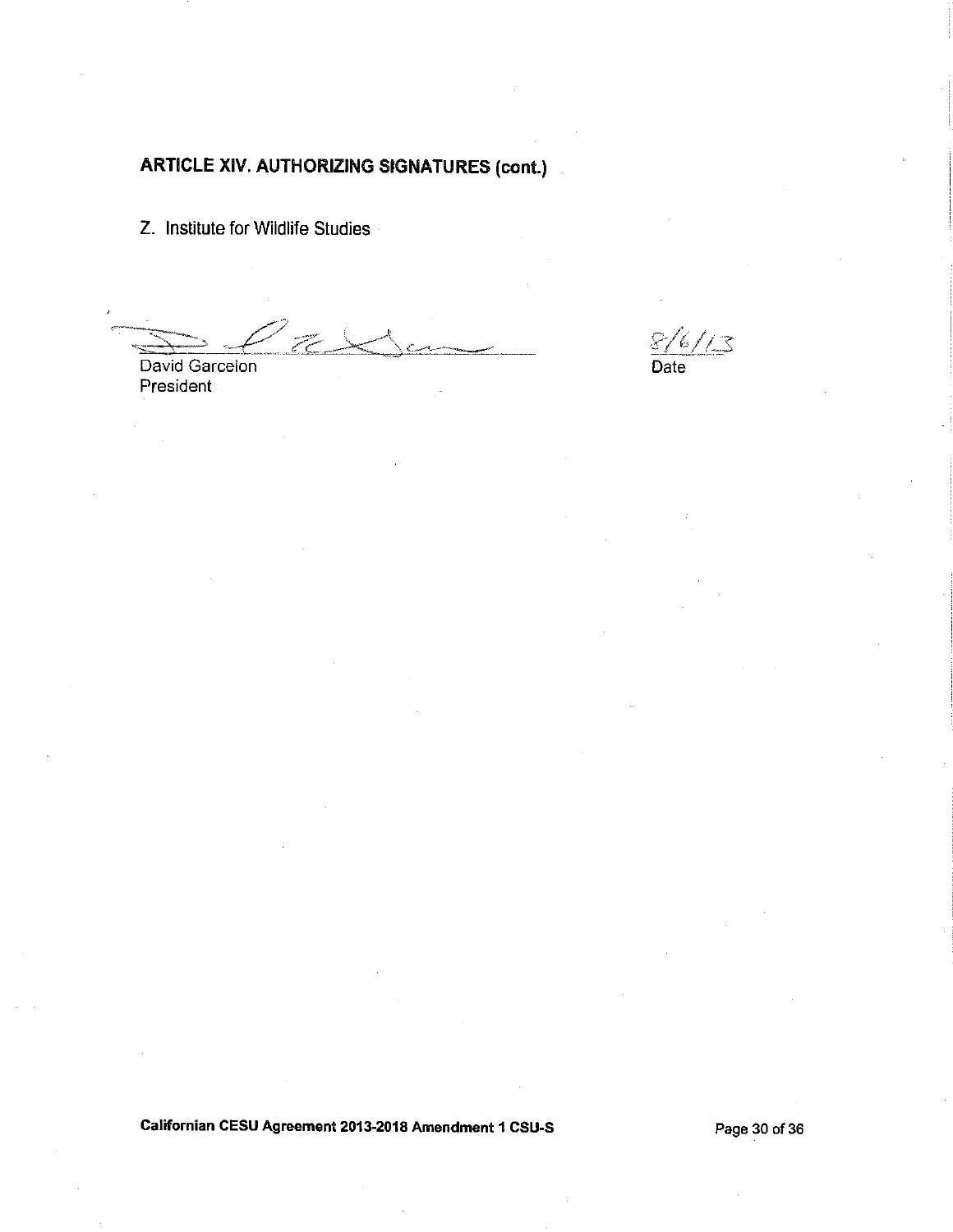AA. Santa Barbara Botanic Garden

Steve Windhager, Ph.D.<br>Executive Director

 $\frac{\hat{\beta} \cdot 7 - 2 \cdot 7 \cdot 3}{\text{Date}}$ 

Californian CESU Agreement 2013-2018 Amendment 1 CSU-S

Page 31 of 36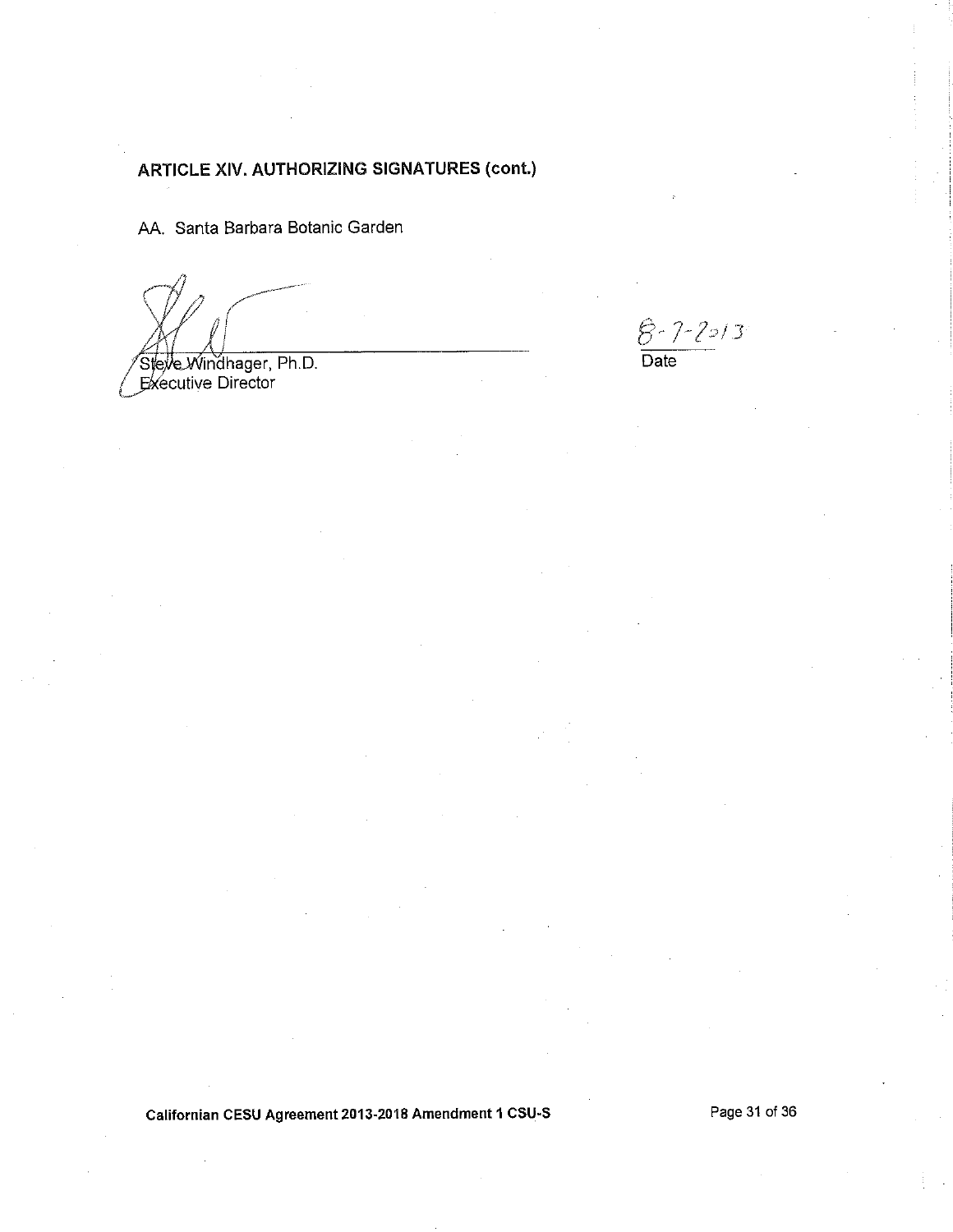BB. California Invasive Plant Council

 $\n *Dony*\n *Qdmenn*\n\n  $\frac{8}{27}$ \n\n  $\frac{8}{27}$$ 

Doug Johnson Executive Director

8/27/2013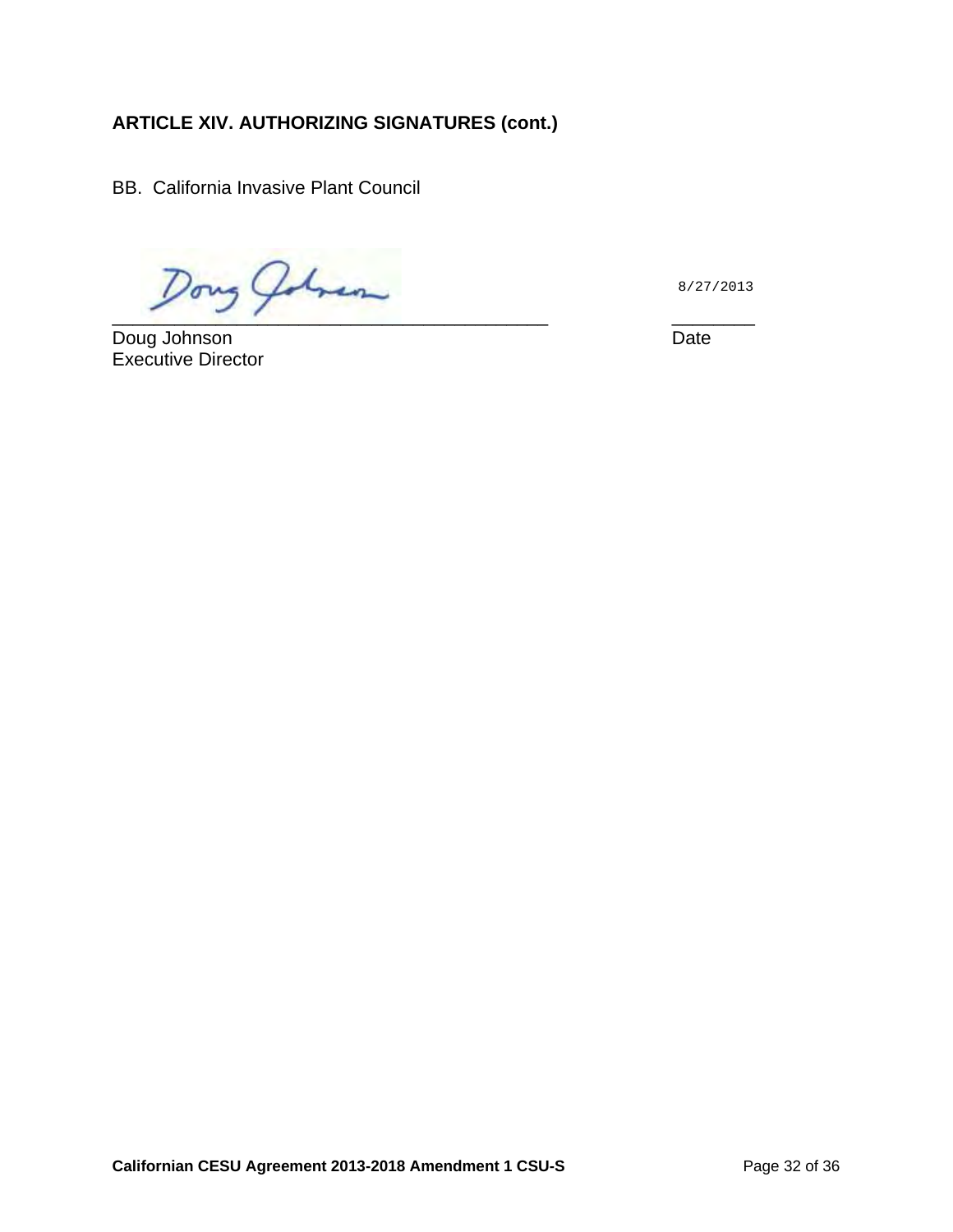CC. University Corporation at Monterey Bay (California State University, Monterey Bay)

 $\sim 10^7$ 

Cynthia\E. Lopez Director of Sponsored Programs

 $\overline{\mathcal{S}}$ D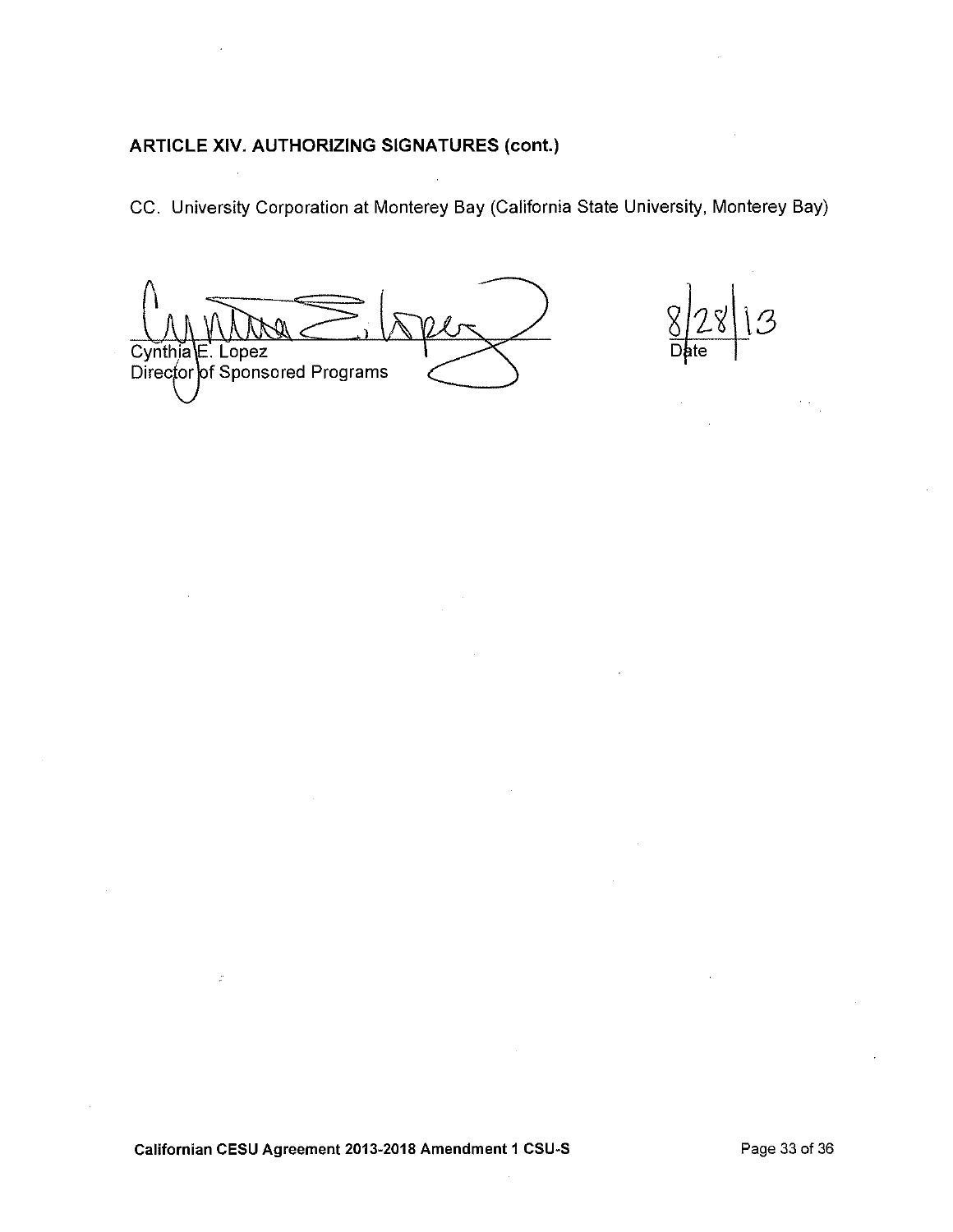DD. Occidental College

Per Article III, C: If a Partner Institution or Federal Agency has not responded after forty-five (45) days from receipt of the amendment, its signature will not be required to make the amendment effective.

\_\_\_\_\_\_\_\_\_\_\_\_\_\_\_\_\_\_\_\_\_\_\_\_\_\_\_\_\_\_\_\_\_\_\_\_\_\_\_\_\_\_ \_\_\_\_\_\_\_\_

Jorge G. Gonzalez **Date** Dean and Vice President of Academic Affairs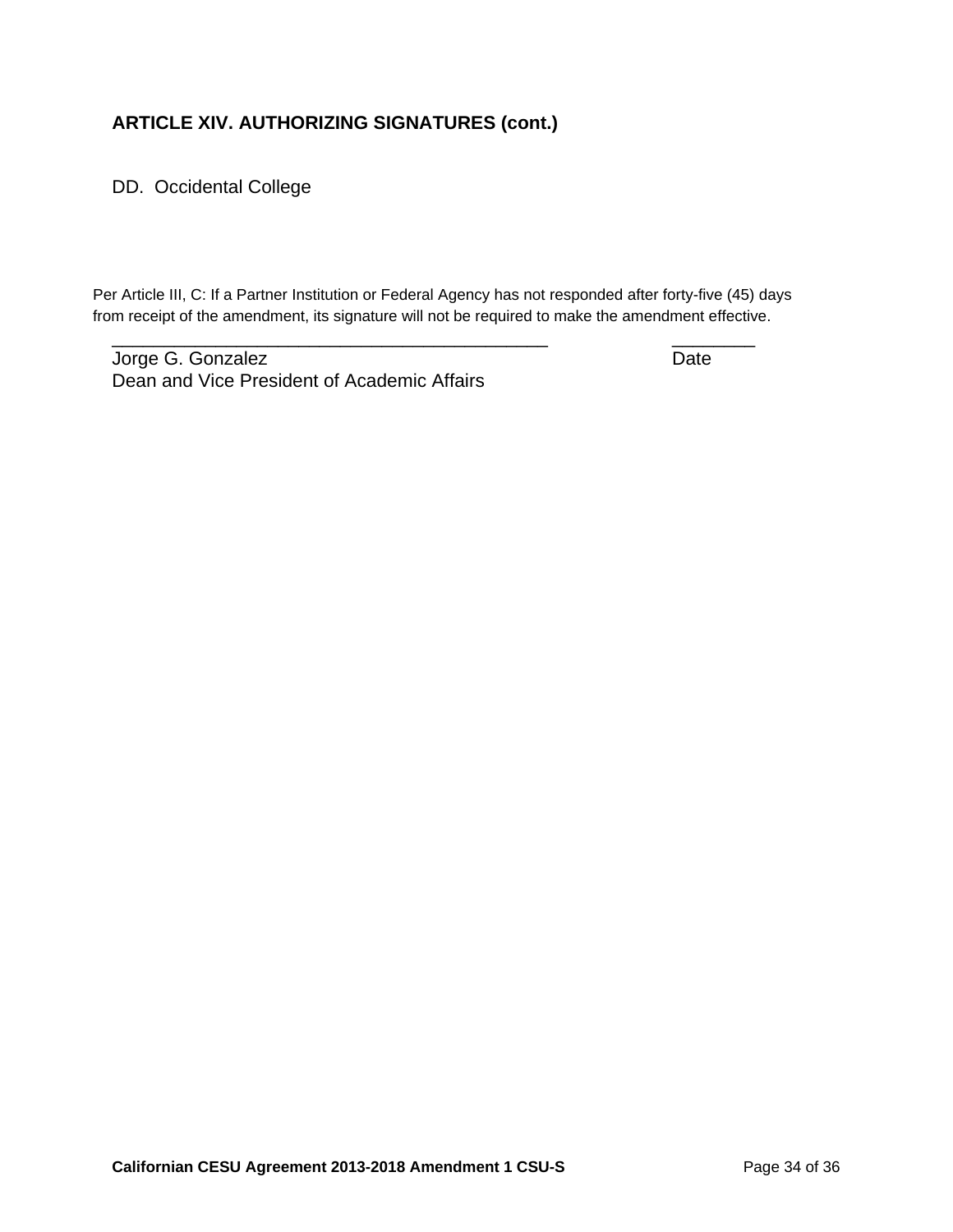EE. Zoological Society of San Diego d/b/a San Diego Zoo Global

Myer

Douglas G. Myers<br>President/CEO

 $9/19/13$ 

ZSSD **LEGAL REVIEW** OLWBAIGH? **INITIALS** DATE

 $\cdot$  .

Californian CESU Agreement 2013-2018 Amendment 1 CSU-S

Page 35 of 36